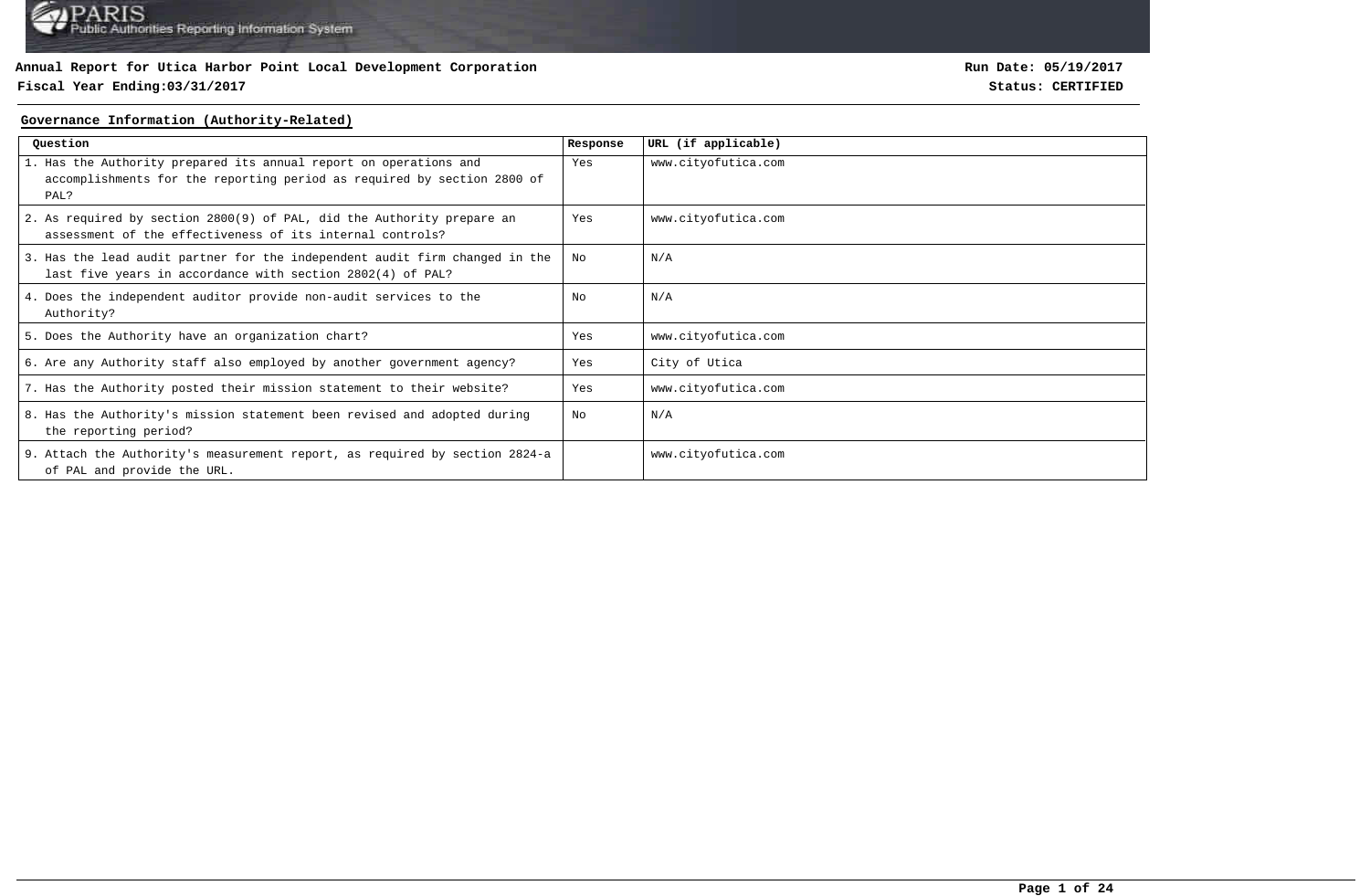## **Fiscal Year Ending:03/31/2017 Status: CERTIFIED**

**Run Date: 05/19/2017**

## **Governance Information (Board-Related)**

| Question                                                                                                                                                   | Response | URL                 |
|------------------------------------------------------------------------------------------------------------------------------------------------------------|----------|---------------------|
| 1. Has the Board established a Governance Committee in accordance with Section 2824(7) Yes<br>of PAL?                                                      |          | N/A                 |
| 2. Has the Board established an Audit Committee in accordance with Section 2824(4) of<br>PAL?                                                              | Yes      | N/A                 |
| 3. Has the Board established Finance Committee in accordance with Section 2824(8) of<br>PAL?                                                               | Yes      | N/A                 |
| 4. Provide a URL link where a list of Board committees can be found (including the<br>name of the committee and the date established):                     |          | www.cityofutica.com |
| 5. Does the majority of the Board meet the independence requirements of Section<br>2825(2) of PAL?                                                         | Yes      | N/A                 |
| 6. Provide a URL link to the minutes of the Board and committee meetings held during<br>the covered fiscal year                                            |          | www.cityofutica.com |
| 7. Has the Board adopted bylaws and made them available to Board members and staff?                                                                        | Yes      | www.cityofutica.com |
| 8. Has the Board adopted a code of ethics for Board members and staff?                                                                                     | Yes      | www.cityofutica.com |
| 9. Does the Board review and monitor the Authority's implementation of financial and<br>management controls?                                               | Yes      | N/A                 |
| 10. Does the Board execute direct oversight of the CEO and management in accordance<br>with Section 2824(1) of PAL?                                        | Yes      | N/A                 |
| 11. Has the Board adopted policies for the following in accordance with Section 2824(1)<br>of PAL?                                                         |          |                     |
| Salary and Compensation                                                                                                                                    | Yes      | N/A                 |
| Time and Attendance                                                                                                                                        | Yes      | N/A                 |
| Whistleblower Protection                                                                                                                                   | Yes      | N/A                 |
| Defense and Indemnification of Board Members                                                                                                               | Yes      | N/A                 |
| 12. Has the Board adopted a policy prohibiting the extension of credit to Board members Yes<br>and staff in accordance with Section 2824(5) of PAL?        |          | N/A                 |
| 13. Are the Authority's Board members, officers, and staff required to submit financial Yes<br>disclosure forms in accordance with Section 2825(3) of PAL? |          | N/A                 |
| 14. Was a performance evaluation of the board completed?                                                                                                   | Yes      | N/A                 |
| 15. Was compensation paid by the Authority made in accordance with employee or union<br>contracts?                                                         | No       | N/A                 |
| 16. Has the board adopted a conditional/additional compensation policy governing all<br>employees?                                                         | No       |                     |
|                                                                                                                                                            |          |                     |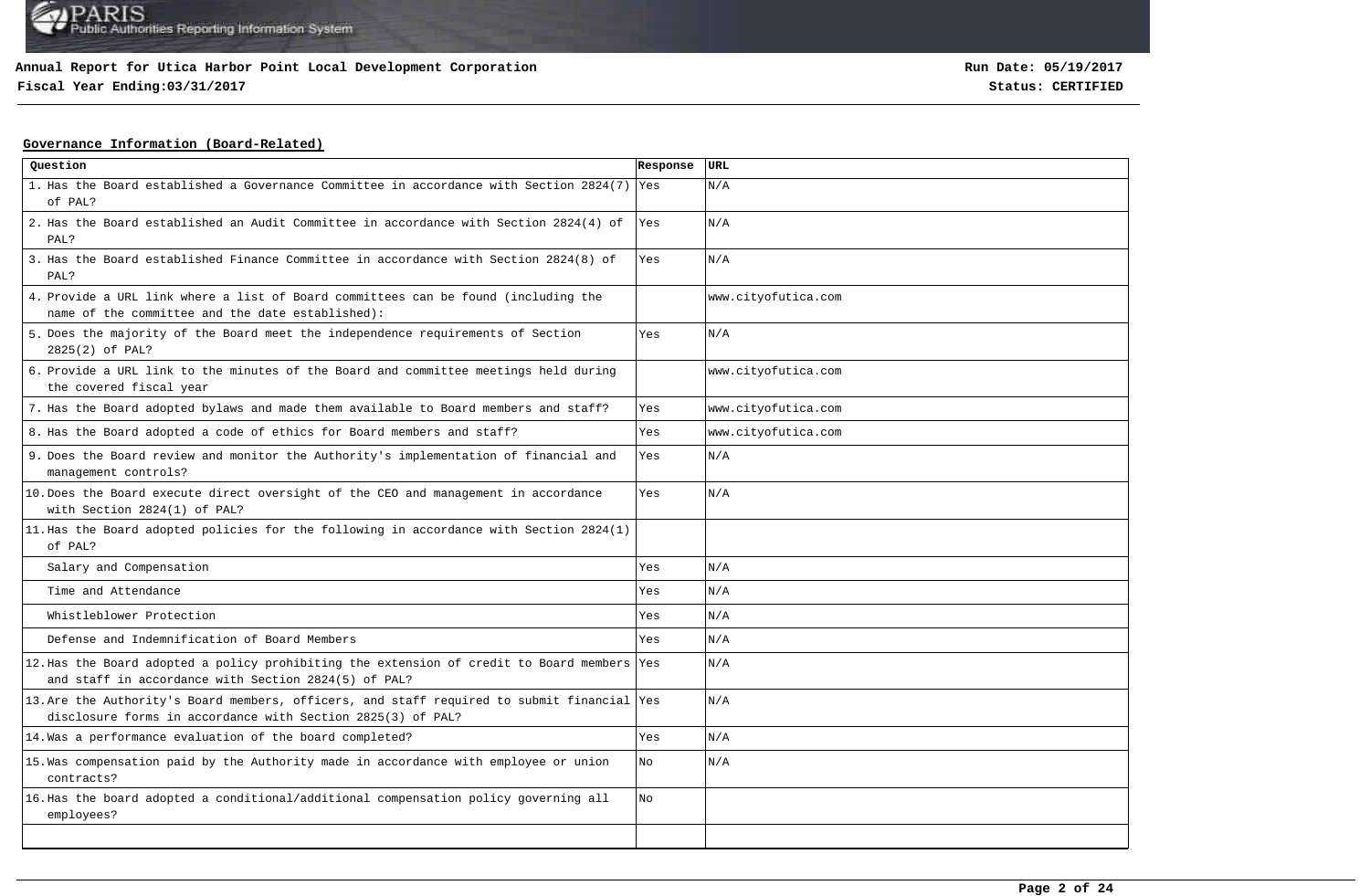## **Annual Report for Utica Harbor Point Local Development Corporation**

## **Fiscal Year Ending:03/31/2017 Status: CERTIFIED**

| Board of Directors Listing                                                                               |                     |                                                                                                          |                       |
|----------------------------------------------------------------------------------------------------------|---------------------|----------------------------------------------------------------------------------------------------------|-----------------------|
| Name                                                                                                     | Benedetto, Diane    | Name                                                                                                     | LoMedico, Jack        |
| Chair of Board                                                                                           | No                  | Chair of Board                                                                                           | No                    |
| If yes, Chair designated By.                                                                             |                     | If yes, Chair designated By.                                                                             |                       |
| Term Start Date                                                                                          | 01/11/2017          | Term Start Date                                                                                          | 03/22/2016            |
| Term Expiration Date                                                                                     | Ex-Officio          | Term Expiration Date                                                                                     | Pleasure of Authority |
| Title                                                                                                    | Member - non voting | Title                                                                                                    |                       |
| Has the Board member appointed<br>a designee?                                                            | No                  | Has the Board member appointed<br>a designee?                                                            |                       |
| Designee Name                                                                                            |                     | Designee Name                                                                                            |                       |
| Ex-officio                                                                                               | Yes                 | Ex-officio                                                                                               | No                    |
| Nominated By                                                                                             | Local               | Nominated By                                                                                             | Local                 |
| Appointed By                                                                                             | Local               | Appointed By                                                                                             | Local                 |
| Confirmed by Senate?                                                                                     |                     | Confirmed by Senate?                                                                                     |                       |
| Has the Board member/designee<br>signed the acknowledgement of<br>fiduciary duty?                        | No                  | Has the Board member/designee<br>signed the acknowledgement of<br>fiduciary duty?                        | Yes                   |
| Complied with training<br>requirement of<br>Section 2824?                                                | No                  | Complied with training<br>requirement of<br>Section 2824?                                                | No                    |
| Does the Board<br>member/designee also hold an<br>elected or appointed State gove                        | No                  | Does the Board<br>member/designee also hold an<br>elected or appointed State gove                        | No                    |
| Does the Board<br>member/designee also hold an<br>elected or appointed municipal<br>government position? | N <sub>O</sub>      | Does the Board<br>member/designee also hold an<br>elected or appointed municipal<br>government position? | No                    |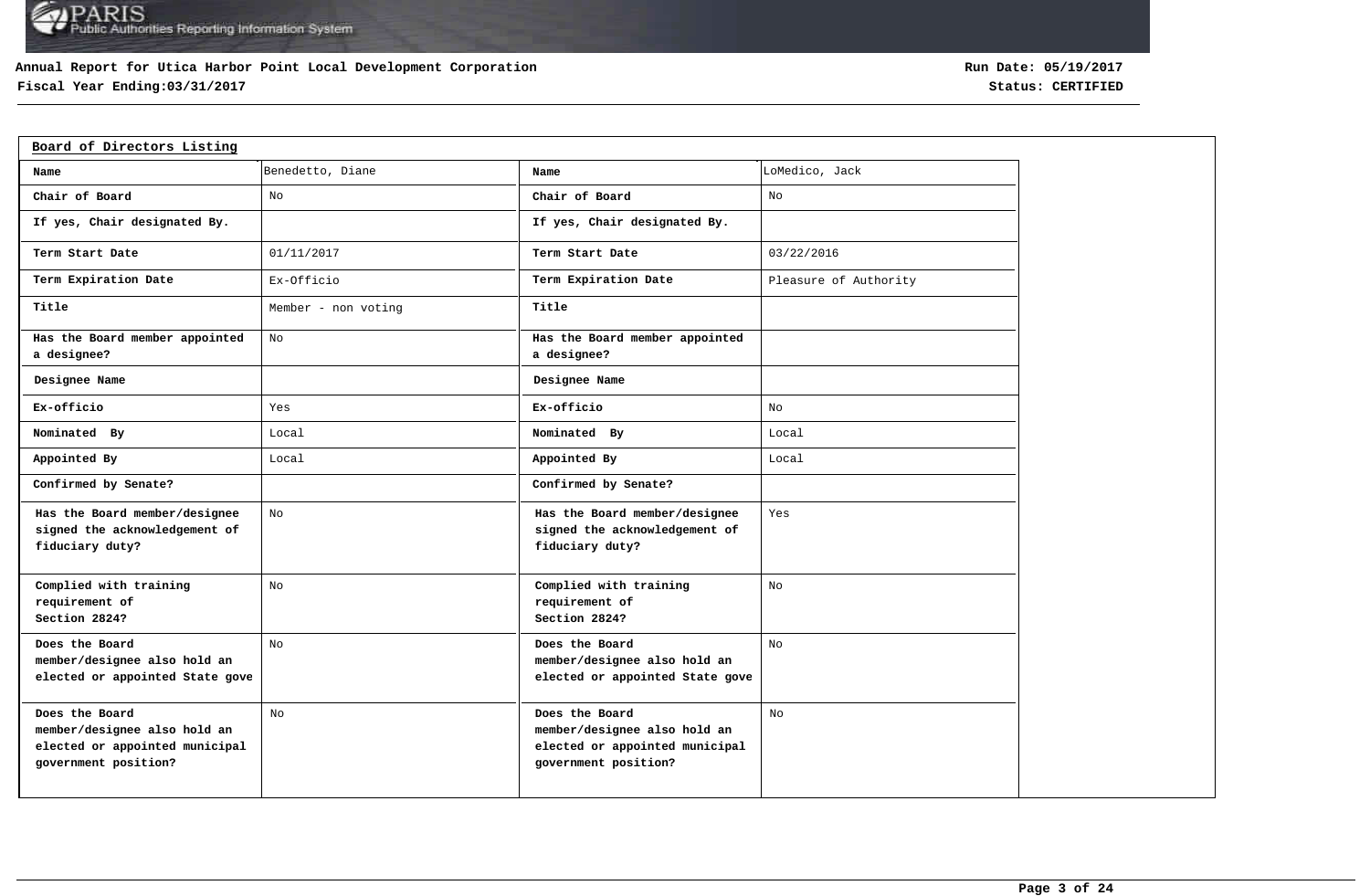## **Annual Report for Utica Harbor Point Local Development Corporation**

## **Fiscal Year Ending:03/31/2017 Status: CERTIFIED**

| Board of Directors Listing                                                                               |                       |                                                                                                          |                       |
|----------------------------------------------------------------------------------------------------------|-----------------------|----------------------------------------------------------------------------------------------------------|-----------------------|
| Name                                                                                                     | Pezzolanella, Mike    | Name                                                                                                     | Wade, John            |
| Chair of Board                                                                                           | No                    | Chair of Board                                                                                           | No                    |
| If yes, Chair designated By.                                                                             |                       | If yes, Chair designated By.                                                                             |                       |
| Term Start Date                                                                                          | 03/22/2016            | Term Start Date                                                                                          | 10/01/2014            |
| Term Expiration Date                                                                                     | Pleasure of Authority | Term Expiration Date                                                                                     | Pleasure of Authority |
| Title                                                                                                    |                       | Title                                                                                                    |                       |
| Has the Board member appointed<br>a designee?                                                            |                       | Has the Board member appointed<br>a designee?                                                            |                       |
| Designee Name                                                                                            |                       | Designee Name                                                                                            |                       |
| Ex-officio                                                                                               | No                    | Ex-officio                                                                                               | No                    |
| Nominated By                                                                                             | Local                 | Nominated By                                                                                             | Local                 |
| Appointed By                                                                                             | Local                 | Appointed By                                                                                             | Local                 |
| Confirmed by Senate?                                                                                     |                       | Confirmed by Senate?                                                                                     |                       |
| Has the Board member/designee<br>signed the acknowledgement of<br>fiduciary duty?                        | Yes                   | Has the Board member/designee<br>signed the acknowledgement of<br>fiduciary duty?                        | Yes                   |
| Complied with training<br>requirement of<br>Section 2824?                                                | No                    | Complied with training<br>requirement of<br>Section 2824?                                                | Yes                   |
| Does the Board<br>member/designee also hold an<br>elected or appointed State gove                        | No                    | Does the Board<br>member/designee also hold an<br>elected or appointed State gove                        | No                    |
| Does the Board<br>member/designee also hold an<br>elected or appointed municipal<br>government position? | No                    | Does the Board<br>member/designee also hold an<br>elected or appointed municipal<br>government position? | No                    |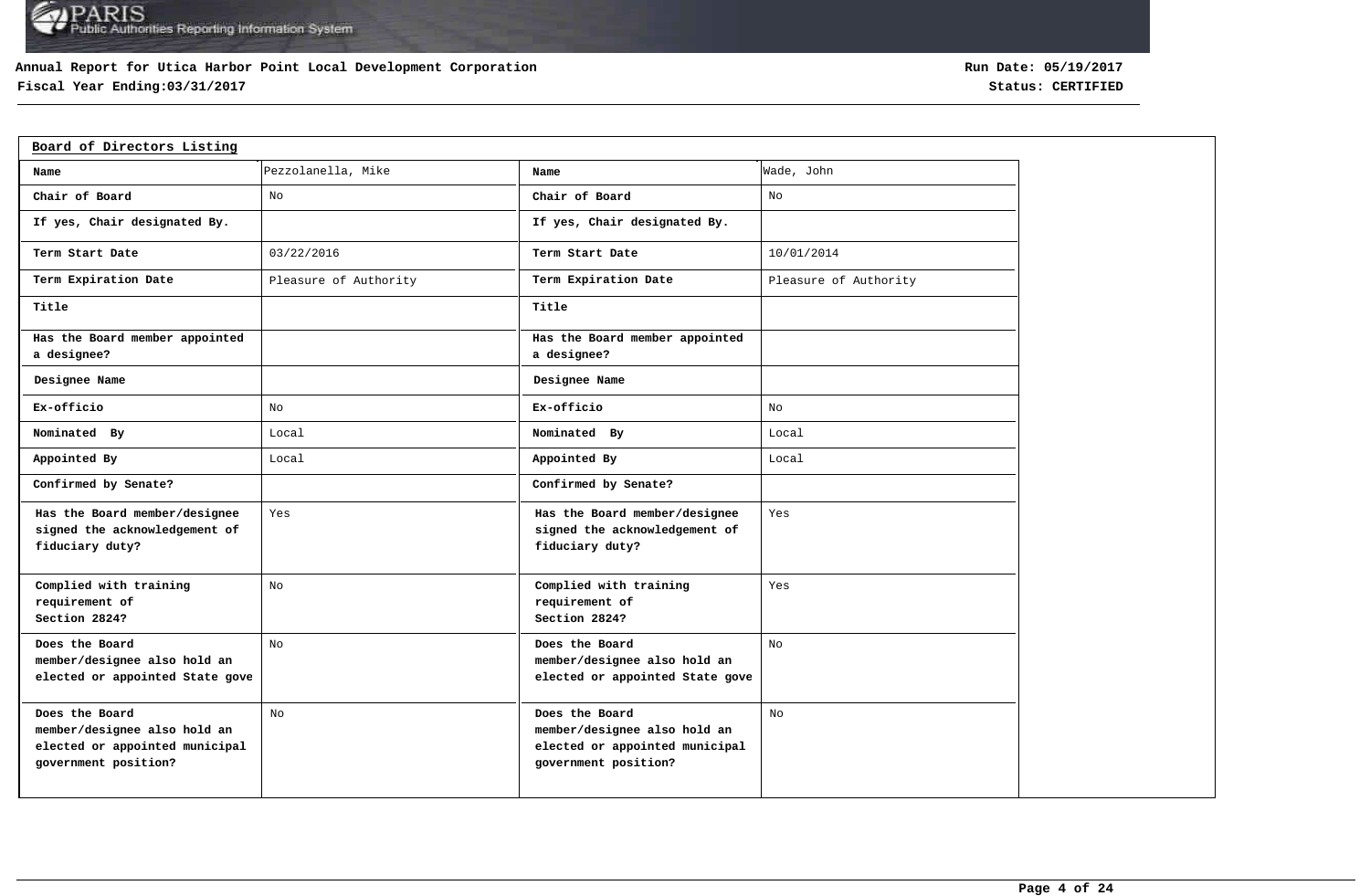## **Annual Report for Utica Harbor Point Local Development Corporation**

## **Fiscal Year Ending:03/31/2017 Status: CERTIFIED**

| Board of Directors Listing                                                                               |                          |                                                                                                          |              |
|----------------------------------------------------------------------------------------------------------|--------------------------|----------------------------------------------------------------------------------------------------------|--------------|
| Name                                                                                                     | Colosimo-Testa, Samantha | Name                                                                                                     | Dimeo, Steve |
| Chair of Board                                                                                           | No                       | Chair of Board                                                                                           | No           |
| If yes, Chair designated By.                                                                             |                          | If yes, Chair designated By.                                                                             |              |
| Term Start Date                                                                                          | 01/02/2012               | Term Start Date                                                                                          | 01/02/2012   |
| Term Expiration Date                                                                                     | Ex-Officio               | Term Expiration Date                                                                                     | Ex-Officio   |
| Title                                                                                                    | Member                   | Title                                                                                                    | Member       |
| Has the Board member appointed<br>a designee?                                                            | No                       | Has the Board member appointed<br>a designee?                                                            | No           |
| Designee Name                                                                                            |                          | Designee Name                                                                                            |              |
| Ex-officio                                                                                               | Yes                      | Ex-officio                                                                                               | Yes          |
| Nominated By                                                                                             | Local                    | Nominated By                                                                                             | Local        |
| Appointed By                                                                                             | Local                    | Appointed By                                                                                             | Local        |
| Confirmed by Senate?                                                                                     |                          | Confirmed by Senate?                                                                                     |              |
| Has the Board member/designee<br>signed the acknowledgement of<br>fiduciary duty?                        | Yes                      | Has the Board member/designee<br>signed the acknowledgement of<br>fiduciary duty?                        | Yes          |
| Complied with training<br>requirement of<br>Section 2824?                                                | Yes                      | Complied with training<br>requirement of<br>Section 2824?                                                | No           |
| Does the Board<br>member/designee also hold an<br>elected or appointed State gove                        | No                       | Does the Board<br>member/designee also hold an<br>elected or appointed State gove                        | No.          |
| Does the Board<br>member/designee also hold an<br>elected or appointed municipal<br>government position? | No                       | Does the Board<br>member/designee also hold an<br>elected or appointed municipal<br>government position? | No           |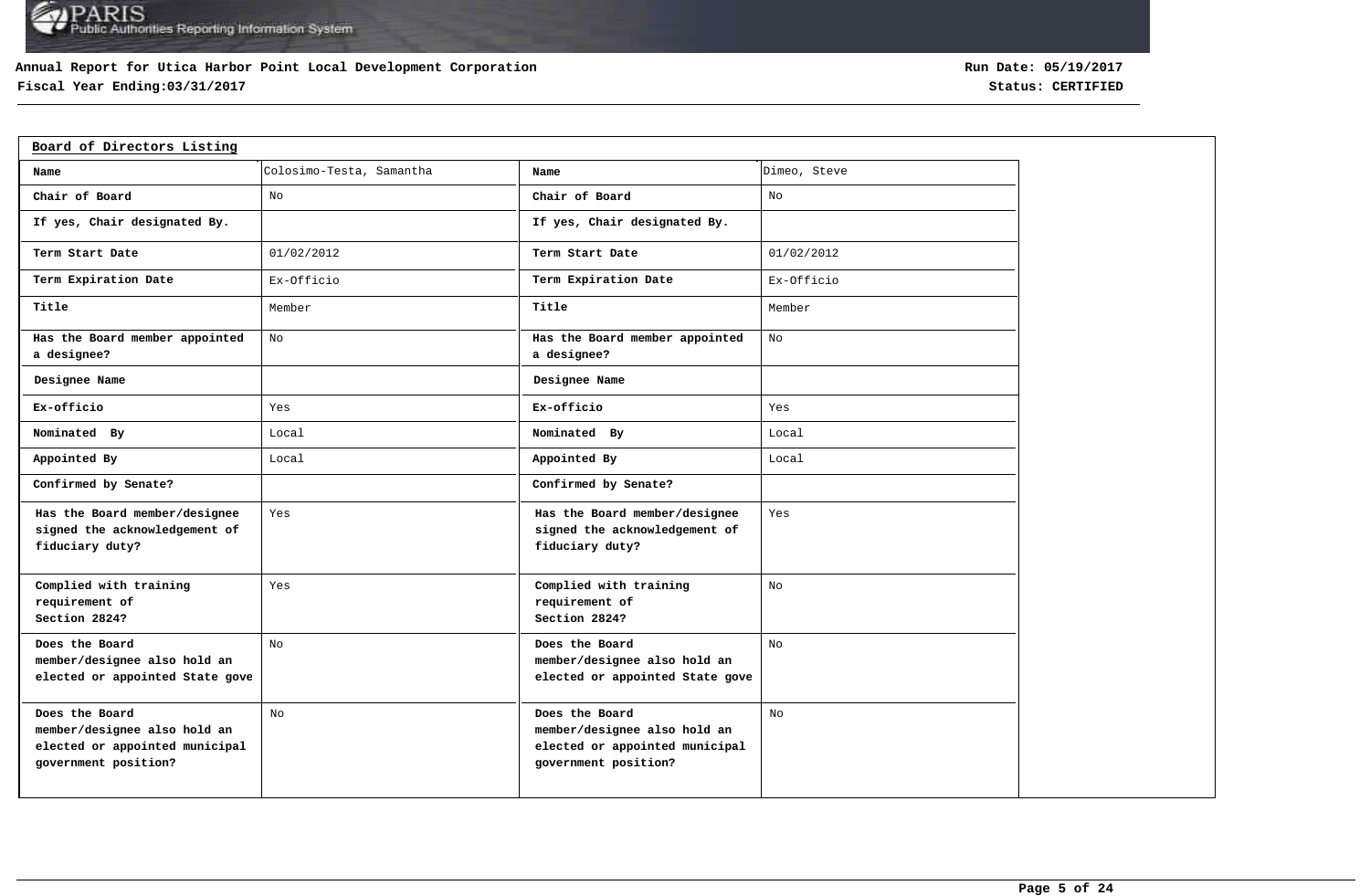## **Annual Report for Utica Harbor Point Local Development Corporation**

## **Fiscal Year Ending:03/31/2017 Status: CERTIFIED**

| Board of Directors Listing                                                                               |                       |                                                                                                          |                        |
|----------------------------------------------------------------------------------------------------------|-----------------------|----------------------------------------------------------------------------------------------------------|------------------------|
| Name                                                                                                     | Brown-DePass, Mary    | Name                                                                                                     | Gilroy, Jr., Vincent J |
| Chair of Board                                                                                           | No                    | Chair of Board                                                                                           | Yes                    |
| If yes, Chair designated By.                                                                             |                       | If yes, Chair designated By.                                                                             | Local                  |
| Term Start Date                                                                                          | 01/02/2012            | Term Start Date                                                                                          | 01/02/2012             |
| Term Expiration Date                                                                                     | Pleasure of Authority | Term Expiration Date                                                                                     | Pleasure of Authority  |
| Title                                                                                                    |                       | Title                                                                                                    |                        |
| Has the Board member appointed<br>a designee?                                                            |                       | Has the Board member appointed<br>a designee?                                                            |                        |
| Designee Name                                                                                            |                       | Designee Name                                                                                            |                        |
| Ex-officio                                                                                               | No                    | Ex-officio                                                                                               | No                     |
| Nominated By                                                                                             | Local                 | Nominated By                                                                                             | Local                  |
| Appointed By                                                                                             | Local                 | Appointed By                                                                                             | Local                  |
| Confirmed by Senate?                                                                                     |                       | Confirmed by Senate?                                                                                     |                        |
| Has the Board member/designee<br>signed the acknowledgement of<br>fiduciary duty?                        | Yes                   | Has the Board member/designee<br>signed the acknowledgement of<br>fiduciary duty?                        | Yes                    |
| Complied with training<br>requirement of<br>Section 2824?                                                | Yes                   | Complied with training<br>requirement of<br>Section 2824?                                                | No                     |
| Does the Board<br>member/designee also hold an<br>elected or appointed State gove                        | No                    | Does the Board<br>member/designee also hold an<br>elected or appointed State gove                        | No.                    |
| Does the Board<br>member/designee also hold an<br>elected or appointed municipal<br>government position? | No                    | Does the Board<br>member/designee also hold an<br>elected or appointed municipal<br>government position? | No                     |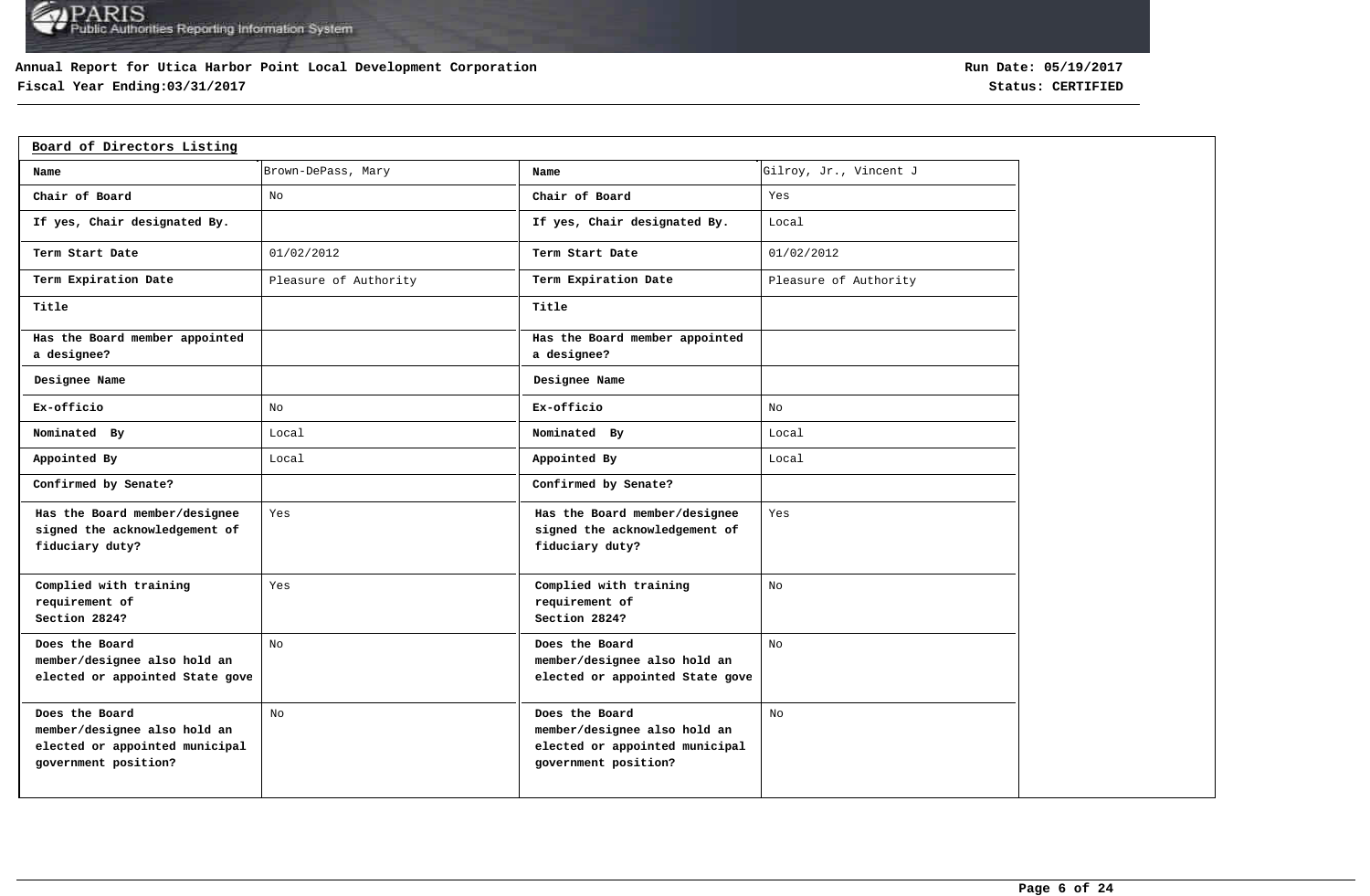## **Annual Report for Utica Harbor Point Local Development Corporation**

## **Fiscal Year Ending:03/31/2017 Status: CERTIFIED**

| Board of Directors Listing                                                                               |                       |                                                                                                          |                       |
|----------------------------------------------------------------------------------------------------------|-----------------------|----------------------------------------------------------------------------------------------------------|-----------------------|
| Name                                                                                                     | Brodock, Barb         | Name                                                                                                     | Ervin, Evon           |
| Chair of Board                                                                                           | No                    | Chair of Board                                                                                           | No                    |
| If yes, Chair designated By.                                                                             |                       | If yes, Chair designated By.                                                                             |                       |
| Term Start Date                                                                                          | 03/22/2016            | Term Start Date                                                                                          | 03/22/2016            |
| Term Expiration Date                                                                                     | Pleasure of Authority | Term Expiration Date                                                                                     | Pleasure of Authority |
| Title                                                                                                    |                       | Title                                                                                                    |                       |
| Has the Board member appointed<br>a designee?                                                            |                       | Has the Board member appointed<br>a designee?                                                            |                       |
| Designee Name                                                                                            |                       | Designee Name                                                                                            |                       |
| Ex-officio                                                                                               | No                    | Ex-officio                                                                                               | No                    |
| Nominated By                                                                                             | Local                 | Nominated By                                                                                             | Local                 |
| Appointed By                                                                                             | Local                 | Appointed By                                                                                             | Local                 |
| Confirmed by Senate?                                                                                     |                       | Confirmed by Senate?                                                                                     |                       |
| Has the Board member/designee<br>signed the acknowledgement of<br>fiduciary duty?                        | Yes                   | Has the Board member/designee<br>signed the acknowledgement of<br>fiduciary duty?                        | Yes                   |
| Complied with training<br>requirement of<br>Section 2824?                                                | Yes                   | Complied with training<br>requirement of<br>Section 2824?                                                | Yes                   |
| Does the Board<br>member/designee also hold an<br>elected or appointed State gove                        | No                    | Does the Board<br>member/designee also hold an<br>elected or appointed State gove                        | No                    |
| Does the Board<br>member/designee also hold an<br>elected or appointed municipal<br>government position? | No                    | Does the Board<br>member/designee also hold an<br>elected or appointed municipal<br>government position? | No                    |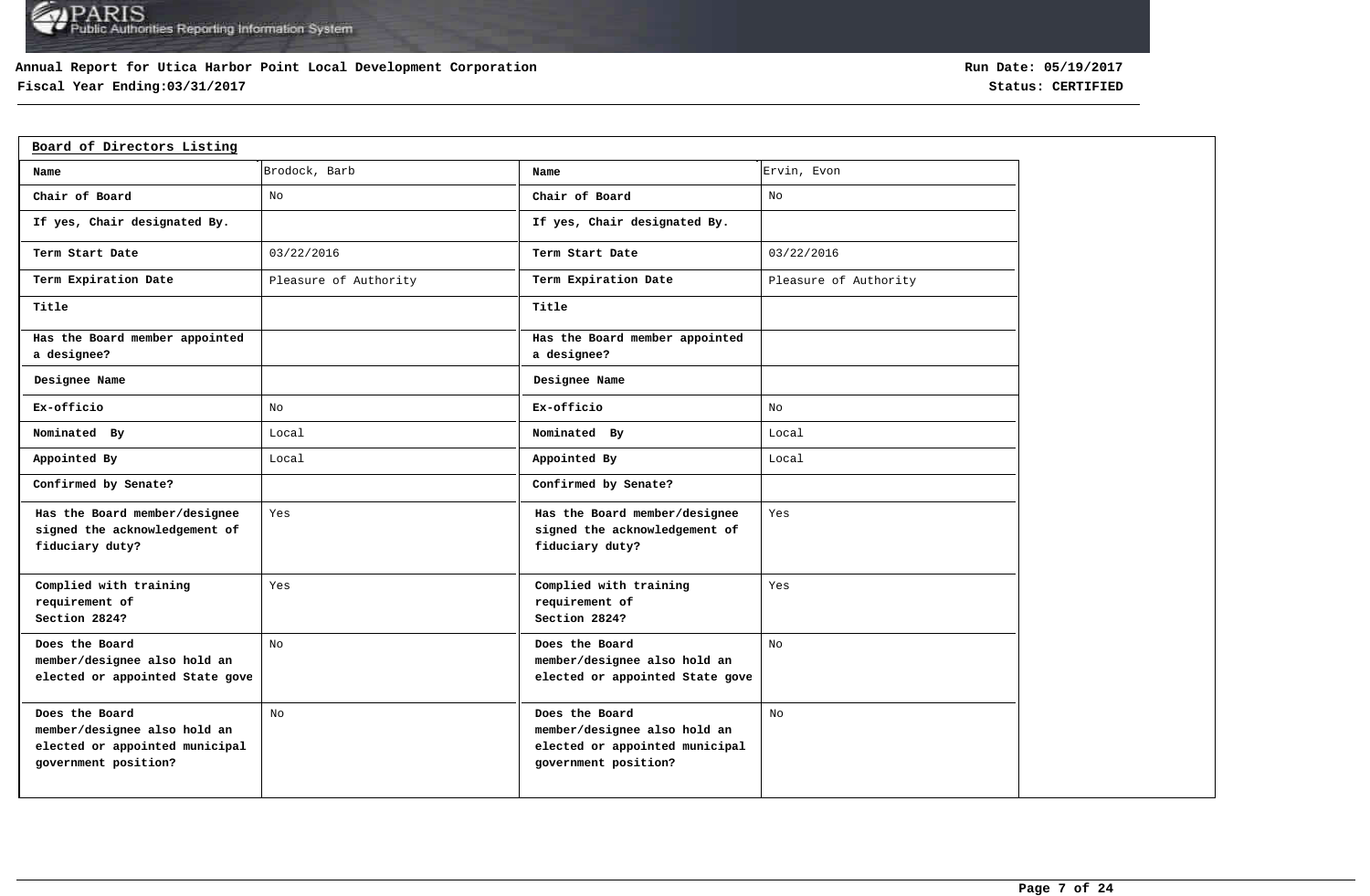## **Annual Report for Utica Harbor Point Local Development Corporation**

## **Fiscal Year Ending:03/31/2017 Status: CERTIFIED**

| Board of Directors Listing                                                                               |               |  |  |  |  |  |  |
|----------------------------------------------------------------------------------------------------------|---------------|--|--|--|--|--|--|
| Name                                                                                                     | Thomas, Brian |  |  |  |  |  |  |
| Chair of Board                                                                                           | No            |  |  |  |  |  |  |
| If yes, Chair designated By.                                                                             |               |  |  |  |  |  |  |
| Term Start Date                                                                                          | 01/02/2012    |  |  |  |  |  |  |
| Term Expiration Date                                                                                     | Ex-Officio    |  |  |  |  |  |  |
| Title                                                                                                    | Member        |  |  |  |  |  |  |
| Has the Board member appointed<br>a designee?                                                            | NΩ            |  |  |  |  |  |  |
| Designee Name                                                                                            |               |  |  |  |  |  |  |
| Ex-officio                                                                                               | Yes           |  |  |  |  |  |  |
| Nominated By                                                                                             | Local         |  |  |  |  |  |  |
| Appointed By                                                                                             | Local         |  |  |  |  |  |  |
| Confirmed by Senate?                                                                                     |               |  |  |  |  |  |  |
| Has the Board member/designee<br>signed the acknowledgement of<br>fiduciary duty?                        | Yes           |  |  |  |  |  |  |
| Complied with training<br>requirement of<br>Section 2824?                                                | Yes           |  |  |  |  |  |  |
| Does the Board<br>member/designee also hold an<br>elected or appointed State gove                        | No            |  |  |  |  |  |  |
| Does the Board<br>member/designee also hold an<br>elected or appointed municipal<br>government position? | No            |  |  |  |  |  |  |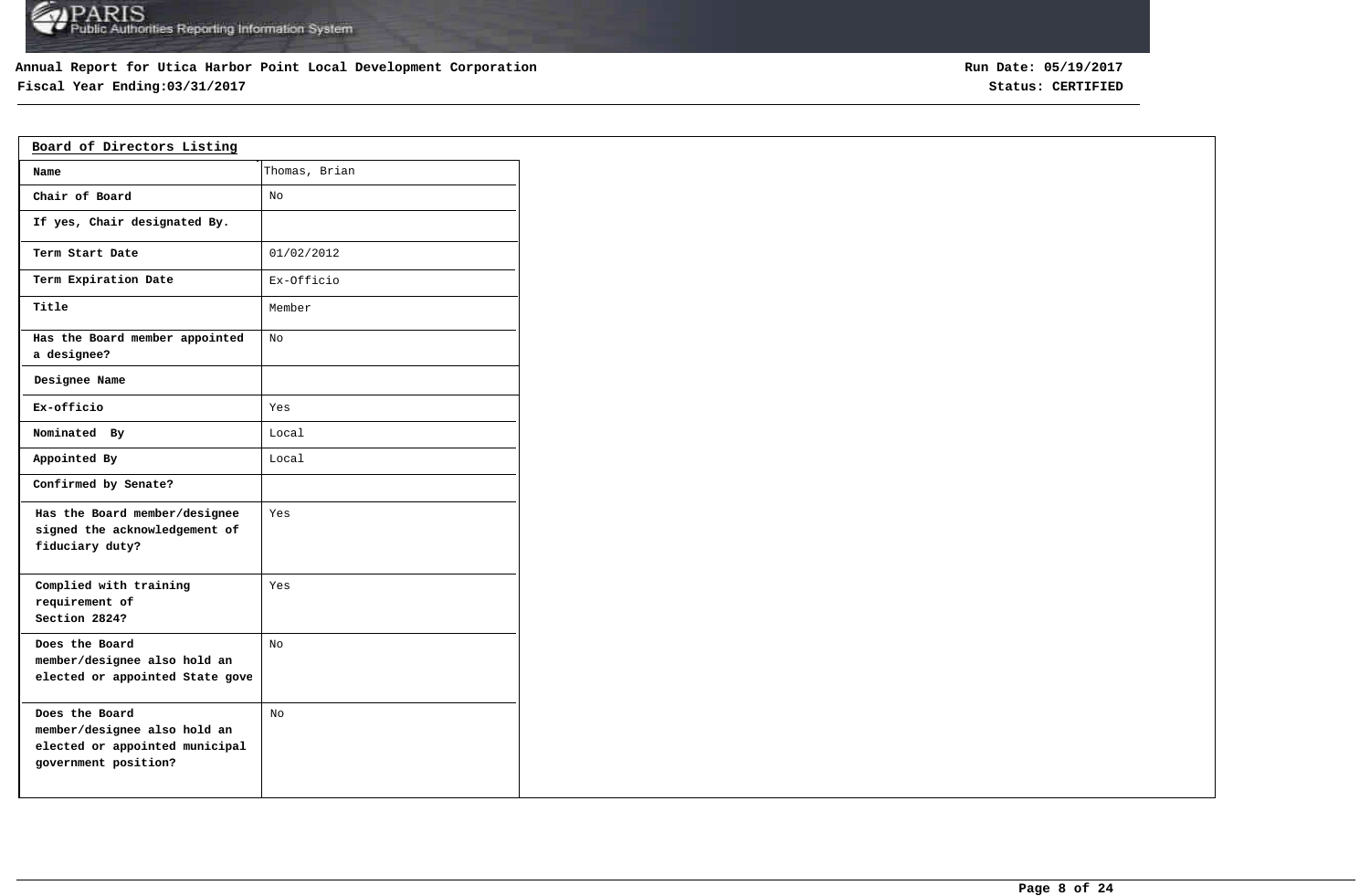**Fiscal Year Ending:03/31/2017 Status: CERTIFIED**

## **Staff Listing**

| Name | Title                                                                          | Group | Department | Union | Barga- | $ $ Full | Exempt Base | Actual    | Over      | Performance  Extra Pay |  | Other     | Total   | Individual               | If yes, Is        |
|------|--------------------------------------------------------------------------------|-------|------------|-------|--------|----------|-------------|-----------|-----------|------------------------|--|-----------|---------|--------------------------|-------------------|
|      |                                                                                |       |            | Name  | ining  | Time/    | Annualized  | salary    | time      | Bonus                  |  | Compensa  | Compens | also paid by the payment |                   |
|      |                                                                                |       | Subsidiary |       | Unit   | Part     | Salary      | paid to   | paid by   |                        |  | tion/Allo | -ation  | another                  | $ $ made by a $ $ |
|      |                                                                                |       |            |       |        | Time     |             | the       | Authority |                        |  | wances/Ad |         | entity to                | State or          |
|      |                                                                                |       |            |       |        |          |             | Individua |           |                        |  | justments |         | perform the              | local             |
|      |                                                                                |       |            |       |        |          |             |           |           |                        |  |           |         | work of the              | government        |
|      |                                                                                |       |            |       |        |          |             |           |           |                        |  |           |         | Authority                |                   |
|      | This authority has indicated that it has no staff during the reporting period. |       |            |       |        |          |             |           |           |                        |  |           |         |                          |                   |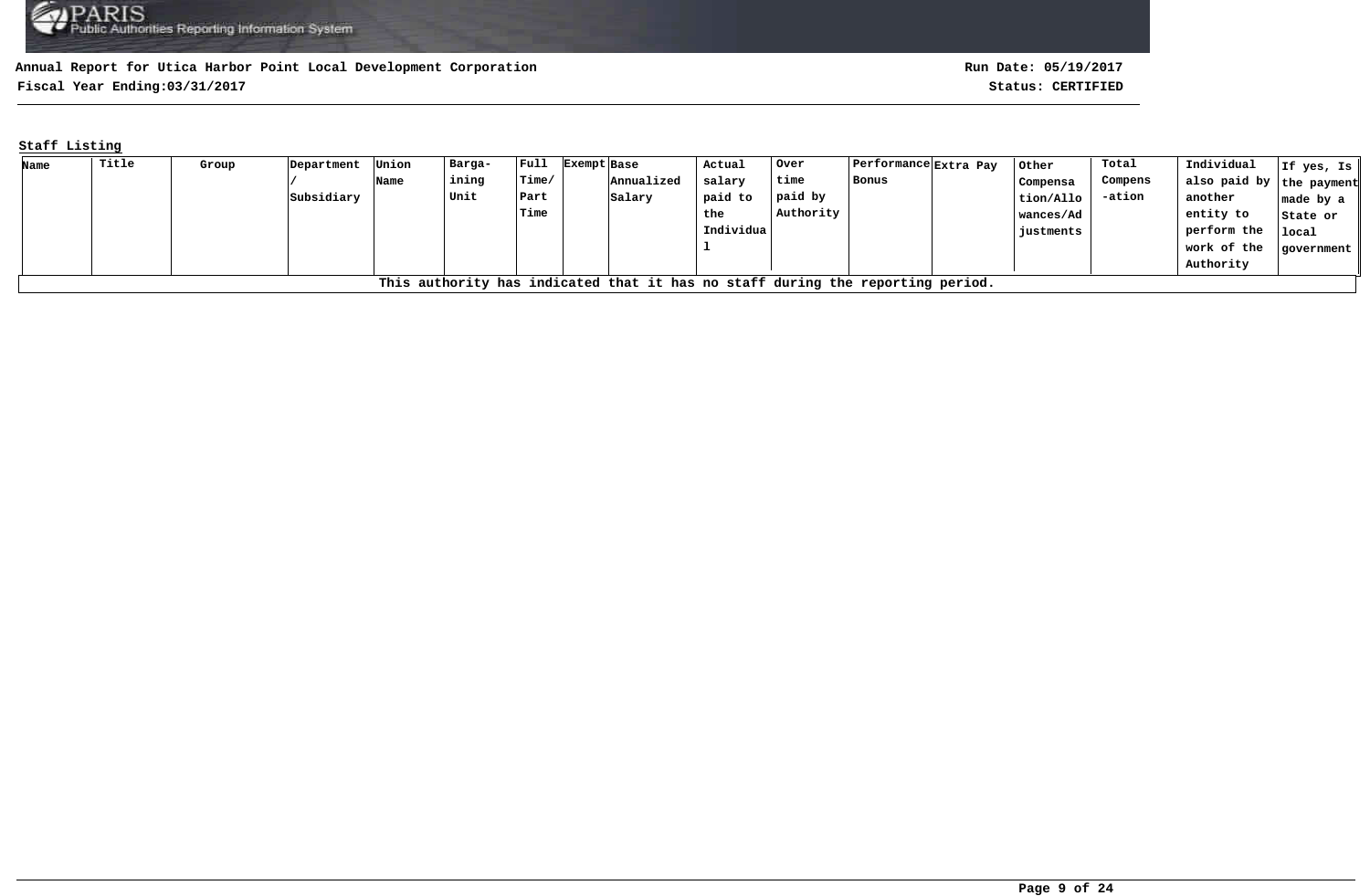**Fiscal Year Ending:03/31/2017 Status: CERTIFIED**

No

## **Benefit Information**

During the fiscal year, did the Authority continue to pay for any of the above mentioned benefits for

### **Board Members**

| Name                | Title     | Severance | Payment | Club    | Use of    | Personal | Auto Transpo- | Housing | Spousal / | Tuition Multi- |         | None         | Other |
|---------------------|-----------|-----------|---------|---------|-----------|----------|---------------|---------|-----------|----------------|---------|--------------|-------|
|                     |           | Package   | for     | Member- | Corporate | Loans    | rtation       | Allow-  | Dependent | Assist-        | Year    | of           |       |
|                     |           |           | Unused  | ships   | Credit    |          |               | ance    | Life      | ance           | Employ- | These        |       |
|                     |           |           | Leave   |         | Cards     |          |               |         | Insurance |                | ment    | Benefits     |       |
| Ervin,              | Board of  |           |         |         |           |          |               |         |           |                |         | $\mathbf{X}$ |       |
| Evon                | Directors |           |         |         |           |          |               |         |           |                |         |              |       |
| Brodock,            | Board of  |           |         |         |           |          |               |         |           |                |         | $\mathbf{X}$ |       |
| Barb                | Directors |           |         |         |           |          |               |         |           |                |         |              |       |
| LoMedico,           | Board of  |           |         |         |           |          |               |         |           |                |         | $\mathbf X$  |       |
| Jack                | Directors |           |         |         |           |          |               |         |           |                |         |              |       |
| Pezzolanel Board of |           |           |         |         |           |          |               |         |           |                |         | $\mathbf X$  |       |
| la, Mike            | Directors |           |         |         |           |          |               |         |           |                |         |              |       |
| Benedetto,          | Board of  |           |         |         |           |          |               |         |           |                |         | X            |       |
| Diane               | Directors |           |         |         |           |          |               |         |           |                |         |              |       |
| Colosimo-           | Board of  |           |         |         |           |          |               |         |           |                |         | $\mathbf{X}$ |       |
| Testa,              | Directors |           |         |         |           |          |               |         |           |                |         |              |       |
| Samantha            |           |           |         |         |           |          |               |         |           |                |         |              |       |
| Brown-              | Board of  |           |         |         |           |          |               |         |           |                |         | $\mathbf X$  |       |
| DePass,             | Directors |           |         |         |           |          |               |         |           |                |         |              |       |
| Mary                |           |           |         |         |           |          |               |         |           |                |         |              |       |
| Dimeo,              | Board of  |           |         |         |           |          |               |         |           |                |         | $\mathbf{X}$ |       |
| Steve               | Directors |           |         |         |           |          |               |         |           |                |         |              |       |
| Thomas,             | Board of  |           |         |         |           |          |               |         |           |                |         | $\mathbf X$  |       |
| Brian               | Directors |           |         |         |           |          |               |         |           |                |         |              |       |
| Gilroy,             | Board of  |           |         |         |           |          |               |         |           |                |         | $\mathbf X$  |       |
| $Jr$ .,             | Directors |           |         |         |           |          |               |         |           |                |         |              |       |
| Vincent J           |           |           |         |         |           |          |               |         |           |                |         |              |       |
| Wade, John Board of |           |           |         |         |           |          |               |         |           |                |         | $\mathbf{x}$ |       |
|                     | Directors |           |         |         |           |          |               |         |           |                |         |              |       |

#### **Staff**

| Name | Title | Severance | Payment | Club    | Use of    | Personal | Auto Transpo-   | Housing | Spousal   | Tuition Multi- |         | None     | Other |
|------|-------|-----------|---------|---------|-----------|----------|-----------------|---------|-----------|----------------|---------|----------|-------|
|      |       | Package   | for     | Member- | Corporate | Loans    | <b>Trtation</b> | Allow-  | Dependent | Assist-        | Year    | оf       |       |
|      |       |           | Unused  | ships   | Credit    |          |                 | ance    | Life      | lance          | Employ- | These    |       |
|      |       |           | Leave   |         | Cards     |          |                 |         | Insurance |                | ment    | Benefits |       |

**No Data has been entered by the Authority for this section in PARIS**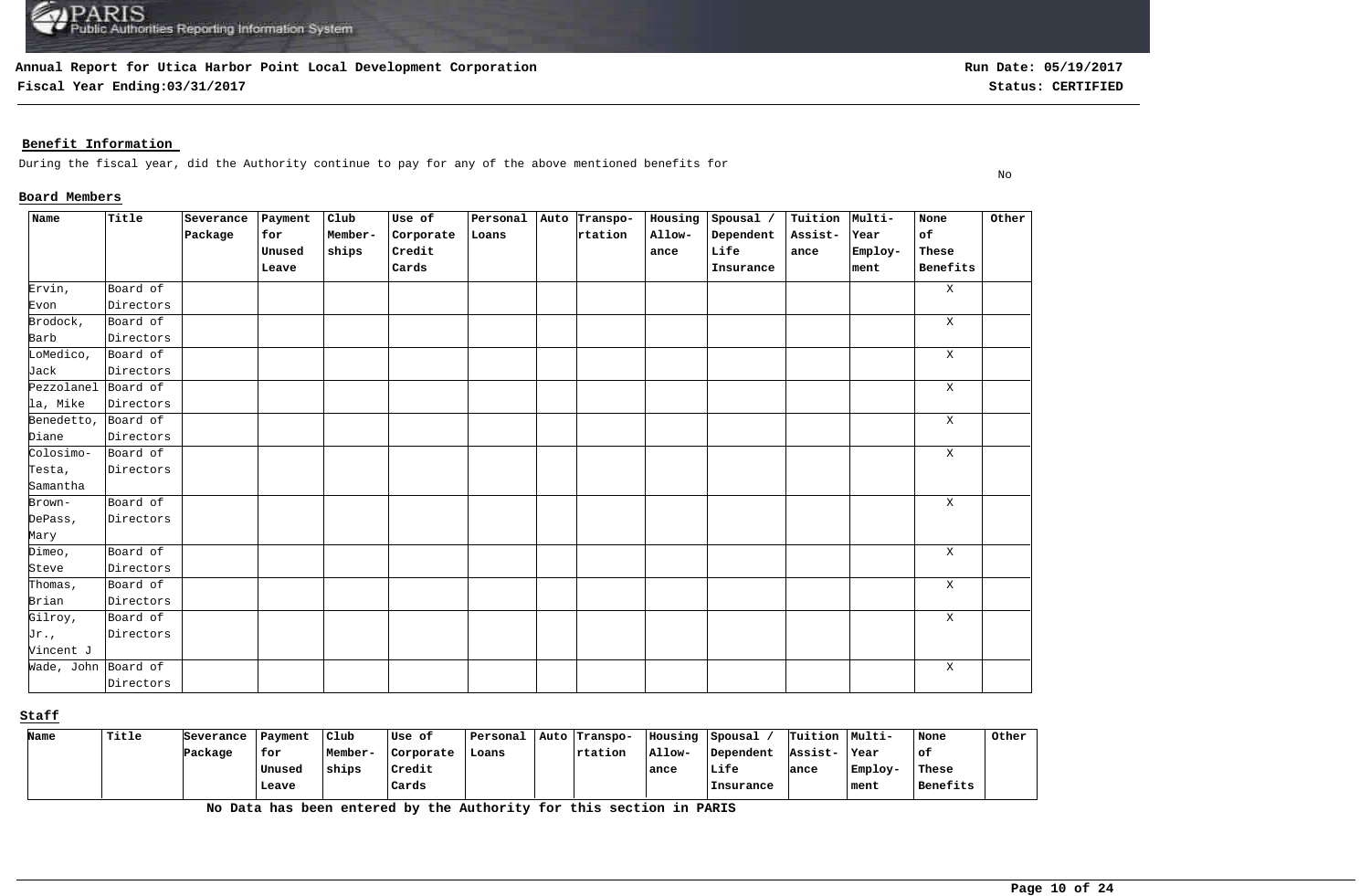#### **Annual Report for Utica Harbor Point Local Development Corporation**

#### **Fiscal Year Ending:03/31/2017 Status: CERTIFIED**

#### **Subsidiary/Component Unit Verification**

Is the list of subsidiaries, as assembled by the Office of the State Comptroller, correct? Yes Are there other subsidiaries or component units of the Authority that are active, not included in the PARIS reports submitted by this Aut No

 **Name of Subsidiary/Component Unit Status Requested Changes** 

#### **Subsidiary/Component Unit Creation**

| Name of Subsidiary/Component Unit     | Establishment    | Entity Purpose     |  |                      |
|---------------------------------------|------------------|--------------------|--|----------------------|
|                                       |                  | Date               |  |                      |
| Subsidiary/Component Unit Termination |                  |                    |  |                      |
| Name of Subsidiary/Component Unit     | Termination Date | Termination Reason |  | Proof of Termination |

**No Data has been entered by the Authority for this section in PARIS**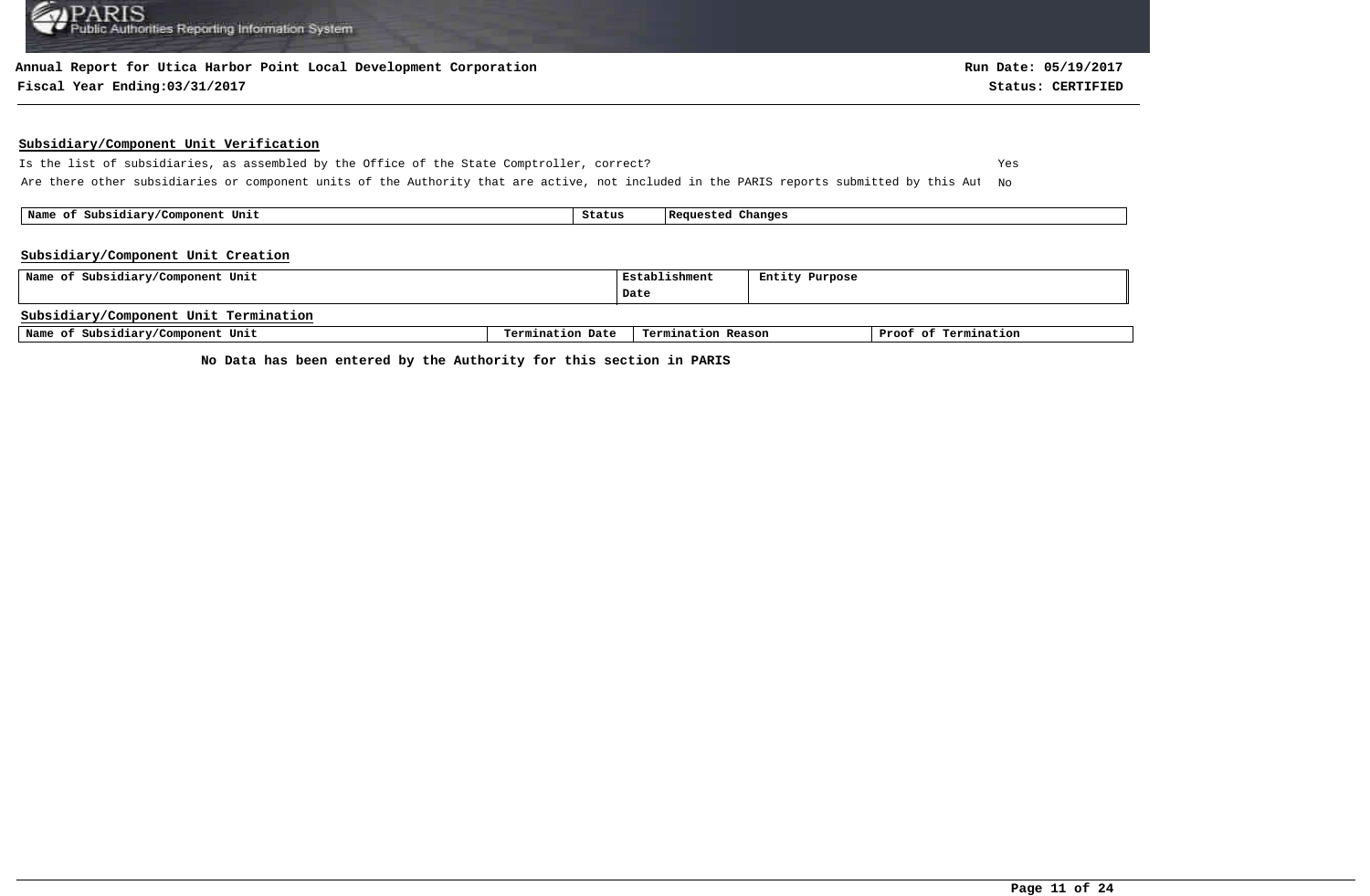**Fiscal Year Ending:03/31/2017 Status: CERTIFIED**

## **Summary Financial Information**

#### **SUMMARY STATEMENT OF NET ASSETS**

#### **Assets**

| Current Assets |  |
|----------------|--|
|----------------|--|

| Cash and cash equivalents              | \$0   |
|----------------------------------------|-------|
| Investments                            | \$0   |
| Receivables, net                       | \$0   |
| Other assets                           | \$0   |
| Total Current Assets                   | \$0   |
| Noncurrent Assets                      |       |
| Restricted cash and investments        | \$0\$ |
| Long-term receivables, net             | \$0   |
| Other assets                           | \$0   |
| Capital Assets                         |       |
| Land and other nondepreciable property | \$0   |
| Buildings and equipment                | \$0   |
| Infrastructure                         | \$0   |
| Accumulated depreciation               | \$0   |
| Net Capital Assets                     | \$0   |
| Total Noncurrent Assets                | \$0   |
| Total Assets                           | \$0   |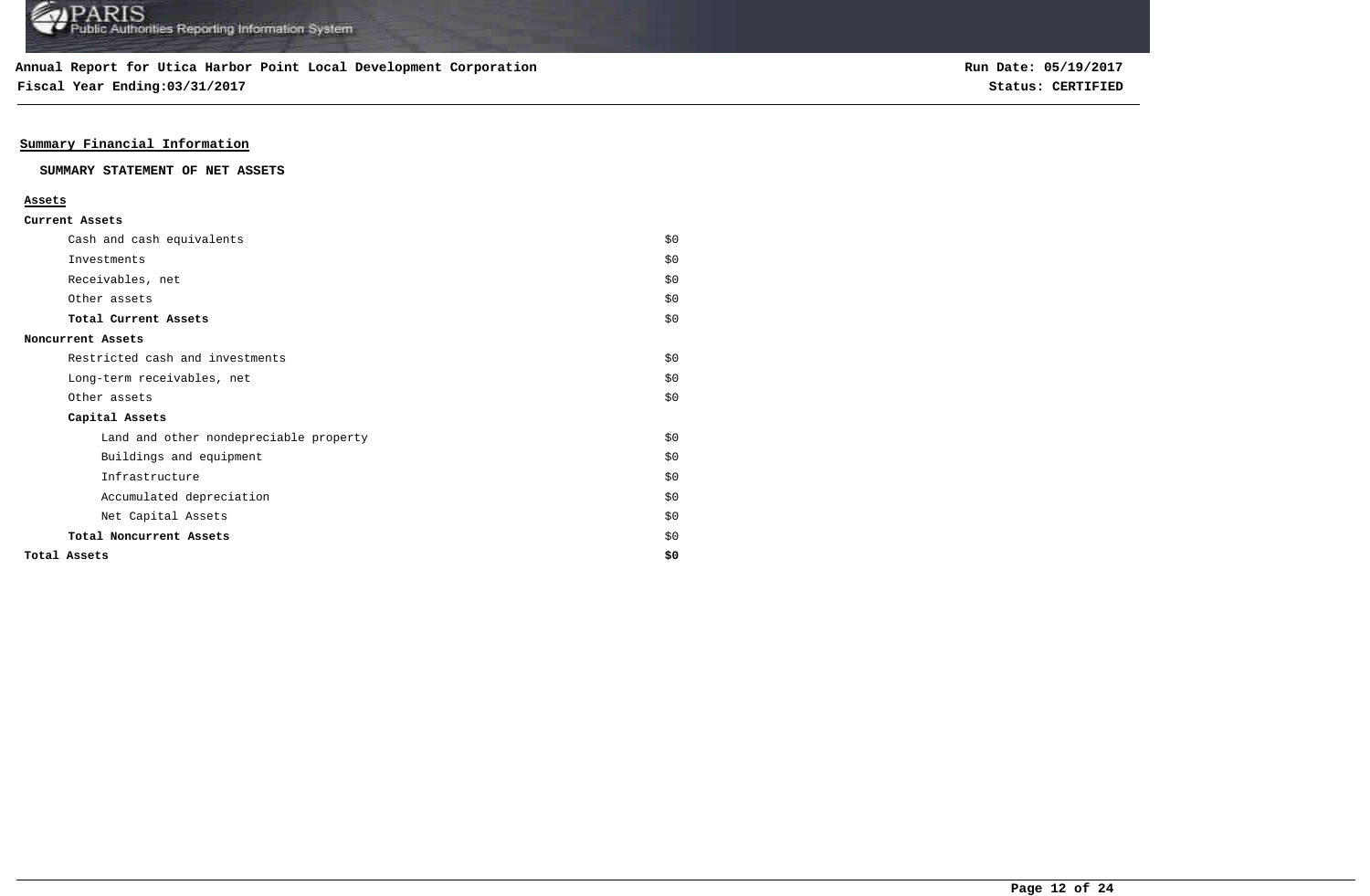**Fiscal Year Ending:03/31/2017 Status: CERTIFIED**

## **Summary Financial Information**

#### **SUMMARY STATEMENT OF NET ASSETS**

### **Liabilities**

|  | Current Liabilities |
|--|---------------------|
|--|---------------------|

| Accounts payable                                | \$0 |
|-------------------------------------------------|-----|
| Pension contribution payable                    | \$0 |
| Other post-employment benefits                  | \$0 |
| Accrued liabilities                             | \$0 |
| Deferred revenues                               | \$0 |
| Bonds and notes payable                         | \$0 |
| Other long-term obligations due within one year | \$0 |
| Total Current Liabilities                       | \$0 |
| Noncurrent Liabilities                          |     |
| Pension contribution payable                    | \$0 |
| Other post-employment benefits                  | \$0 |
| Bonds and notes payable                         | \$0 |
| Long Term Leases                                | \$0 |
| Other long-term obligations                     | \$0 |
| Total Noncurrent Liabilities                    | \$0 |
| Total Liabilities                               | \$0 |
| Net Asset (Deficit)                             |     |
| Net Asset                                       |     |
| Invested in capital assets, net of related debt | \$0 |
| Restricted                                      | \$0 |
| Unrestricted                                    | \$0 |
| Total Net Assets                                | \$0 |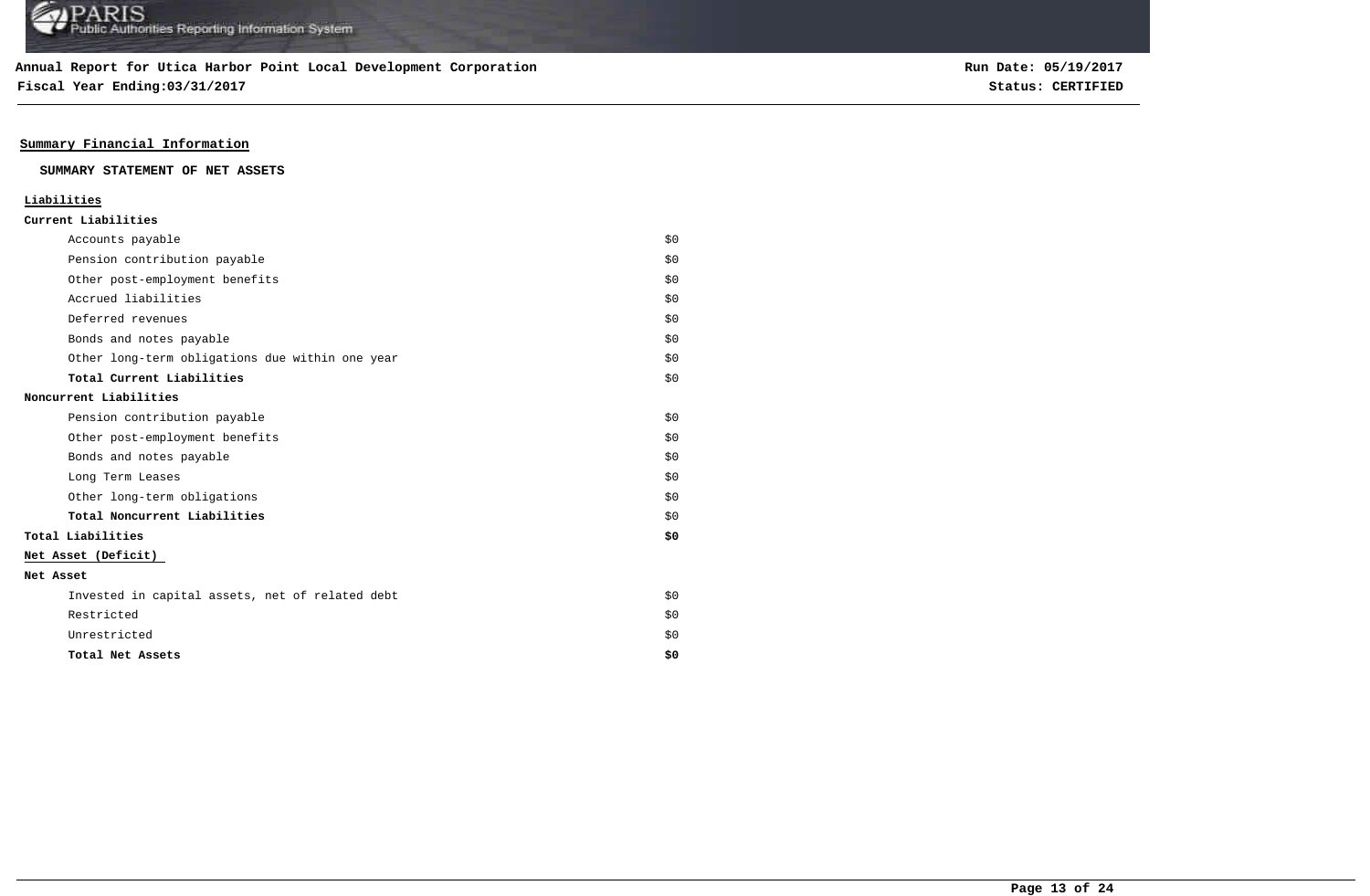## **Annual Report for Utica Harbor Point Local Development Corporation**

**Fiscal Year Ending:03/31/2017 Status: CERTIFIED**

**Run Date: 05/19/2017**

## **Summary Financial Information**

## **SUMMARY STATEMENT OF REVENUE, EXPENSES AND CHANGE IN NET ASSETS**

| \$0.01<br>\$0 |
|---------------|
|               |
|               |
| \$0           |
| \$0.01        |
|               |
| \$0           |
| \$0           |
| \$0           |
| \$0           |
| \$0           |
| \$0.01        |
| \$0.01        |
| \$0           |
|               |
| \$0           |
| \$0           |
| \$0           |
| \$0           |
| \$0           |
| \$0           |
| \$0           |
|               |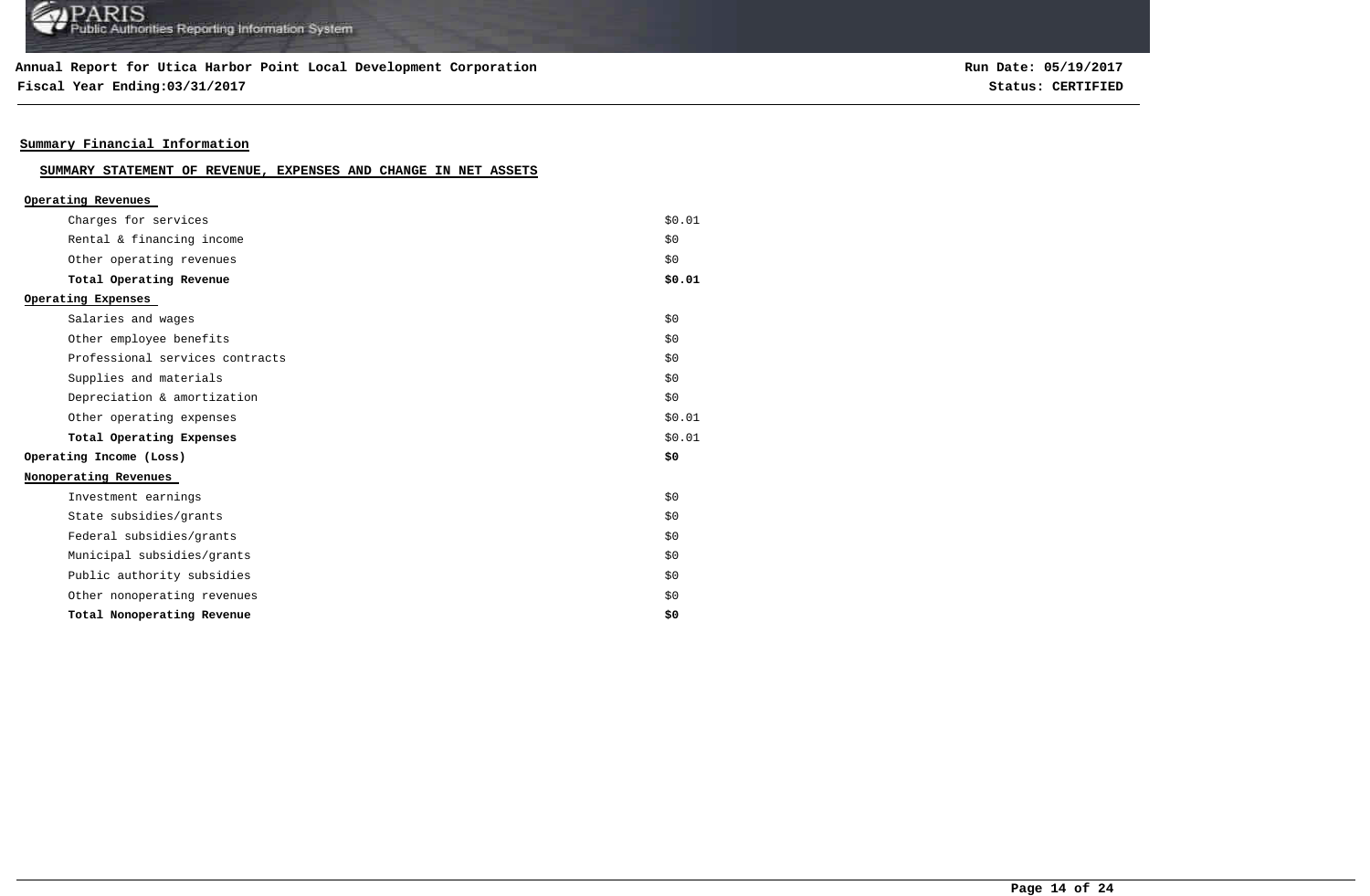**Fiscal Year Ending:03/31/2017 Status: CERTIFIED**

**Run Date: 05/19/2017**

## **Summary Financial Information**

#### **SUMMARY STATEMENT OF REVENUE, EXPENSES AND CHANGE IN NET ASSETS**

#### **Nonoperating Expenses**

| Interest and other financing charges   | \$0 |
|----------------------------------------|-----|
| Subsidies to other public authorities  | \$0 |
| Grants and donations                   | \$0 |
| Other nonoperating expenses            | \$0 |
| Total Nonoperating Expenses            | \$0 |
| Income (Loss) Before Contributions     | \$0 |
| Capital Contributions                  | \$0 |
| Change in net assets                   | \$0 |
| Net assets (deficit) beginning of year | \$0 |
| Other net assets changes               | \$0 |
| Net assets (deficit) at end of year    | \$0 |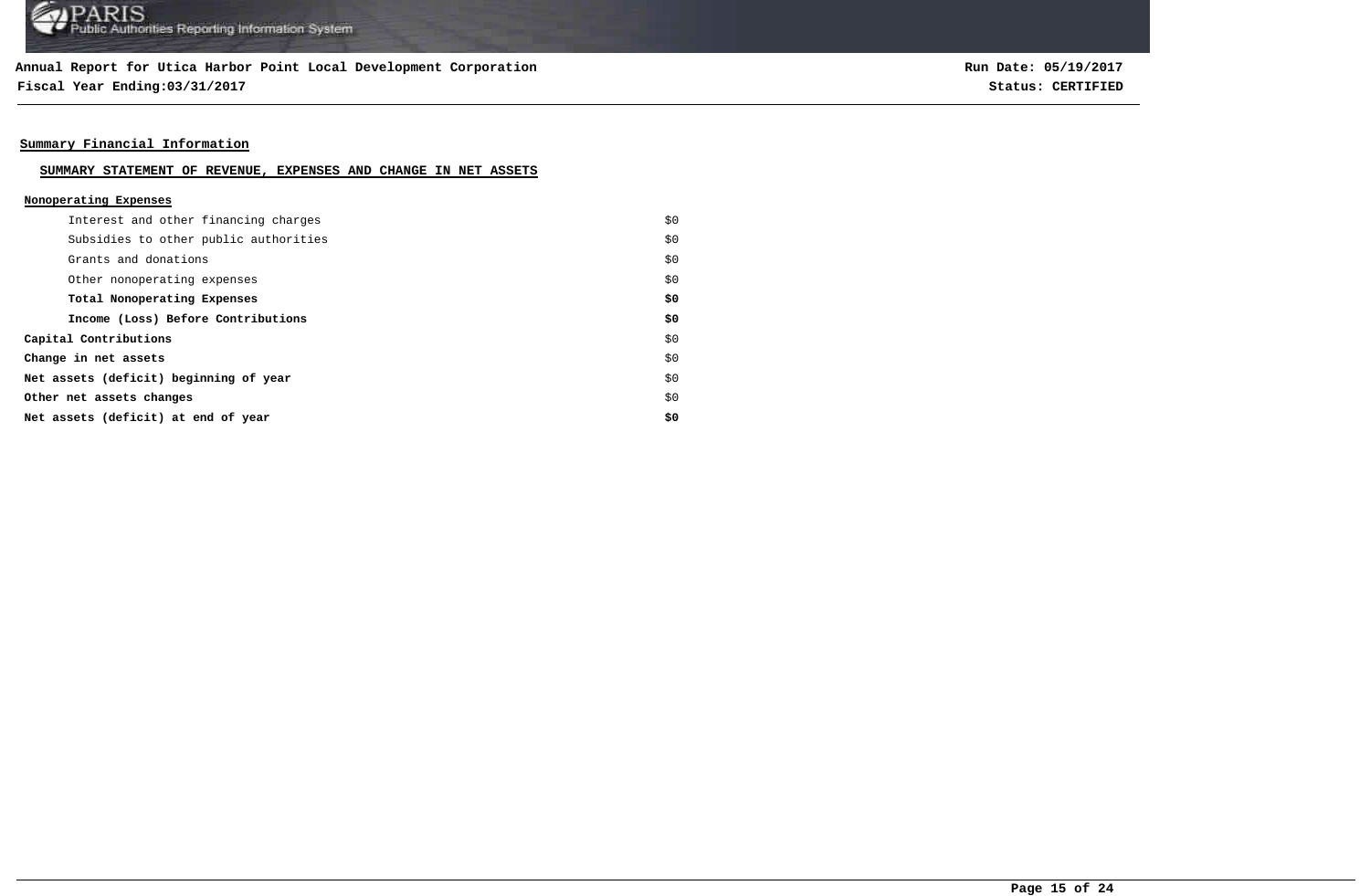# **Fiscal Year Ending:03/31/2017 Status: CERTIFIED**

#### **Current Debt**

| Question                                                                                                          | Response |
|-------------------------------------------------------------------------------------------------------------------|----------|
| 1. Did the Authority have any outstanding debt, including conduit debt, at any point during the reporting period? | No       |
| 2. If yes, has the Authority issued any debt during the reporting period?                                         |          |

#### **New Debt Issuances List by Type of Debt and Program**

**No Data has been entered by the Authority for this section in PARIS**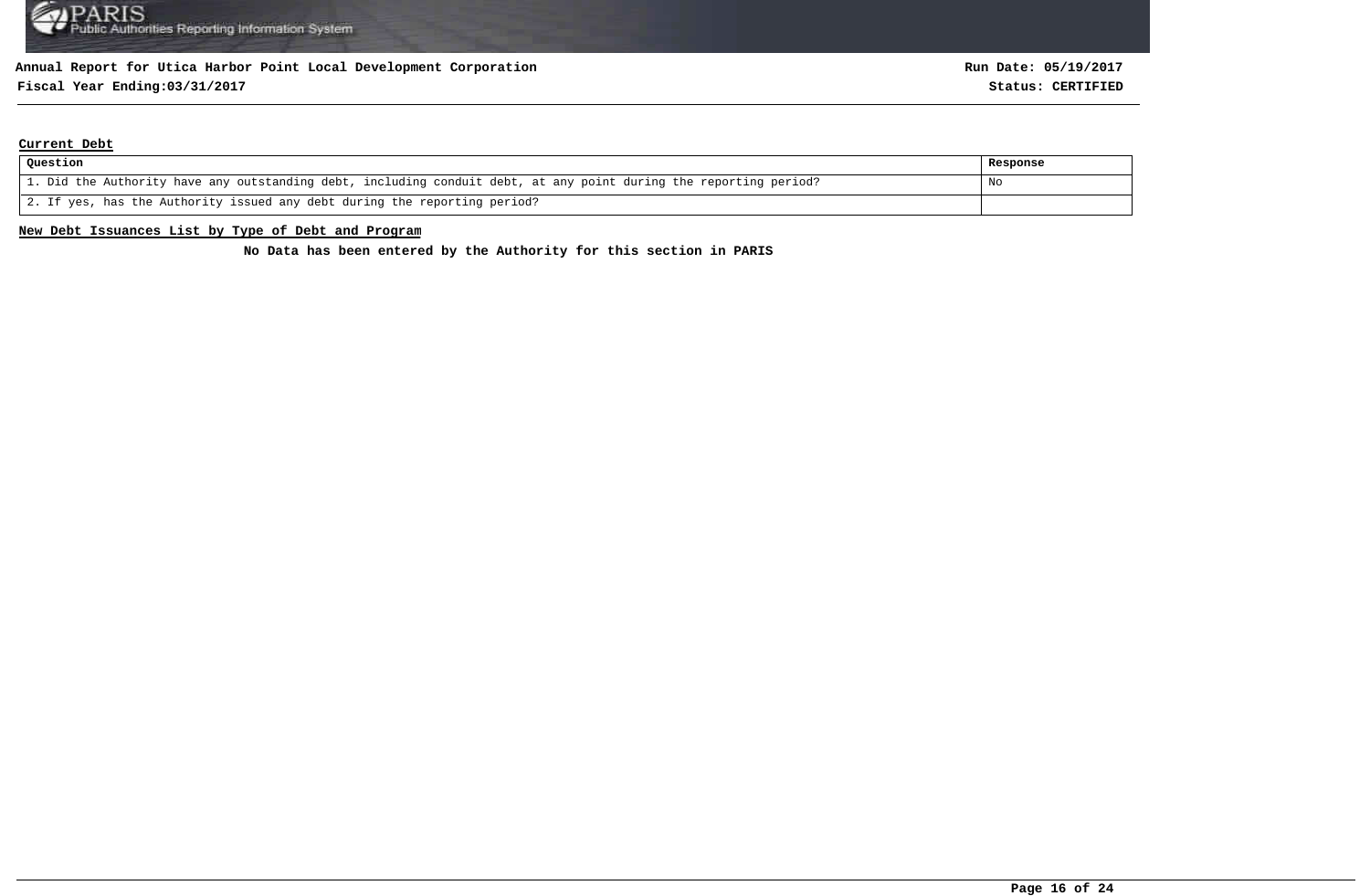

## **Fiscal Year Ending:03/31/2017 Status: CERTIFIED**

**Run Date: 05/19/2017**

## **Schedule of Authority Debt**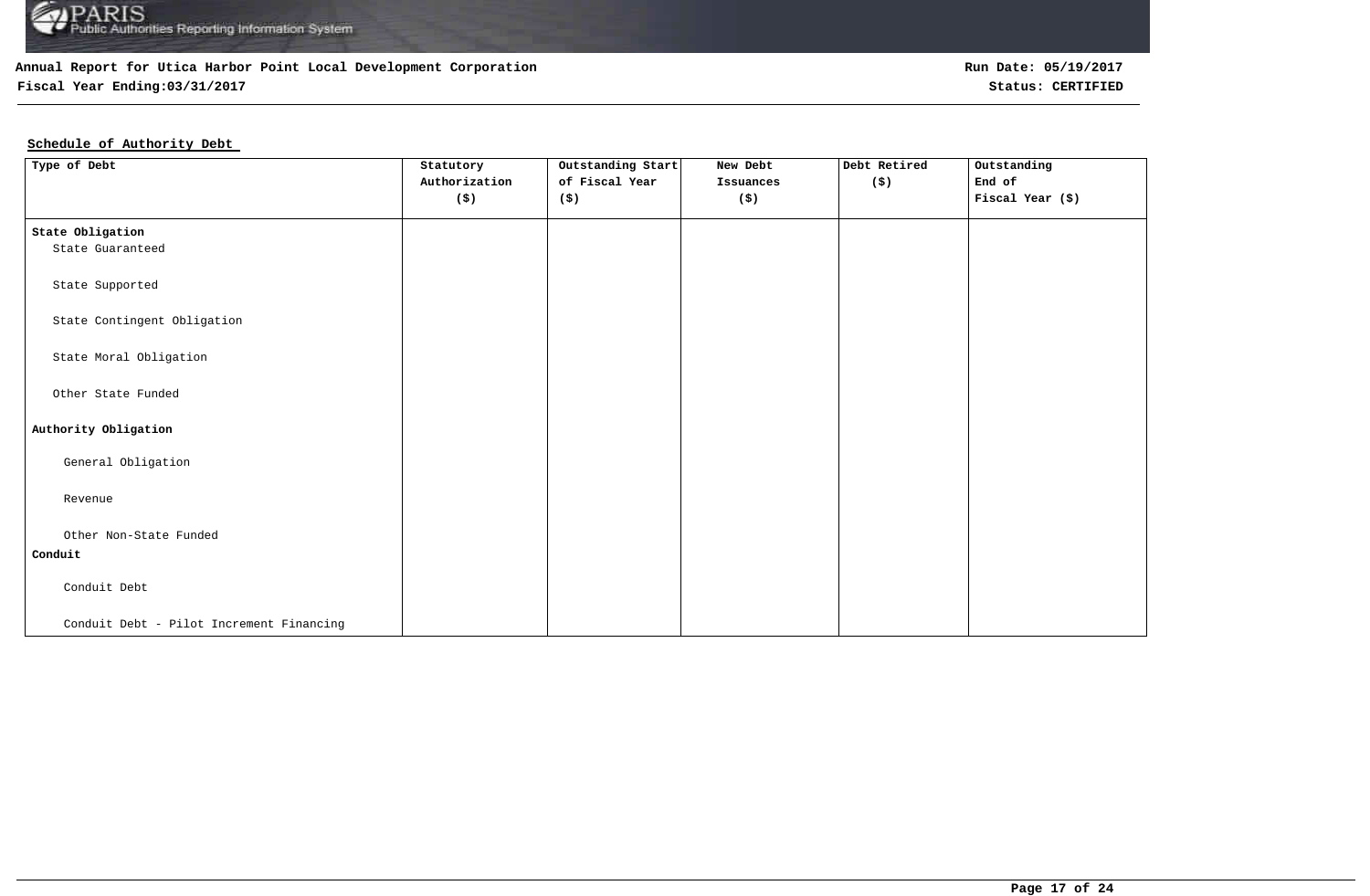

**Annual Report for Utica Harbor Point Local Development Corporation Fiscal Year Ending:03/31/2017 Status: CERTIFIED**

**Run Date: 05/19/2017**

**Real Property Acquisition/Disposal List** 

**This Authority has indicated that it had no real property acquisitions or disposals during the reporting period.**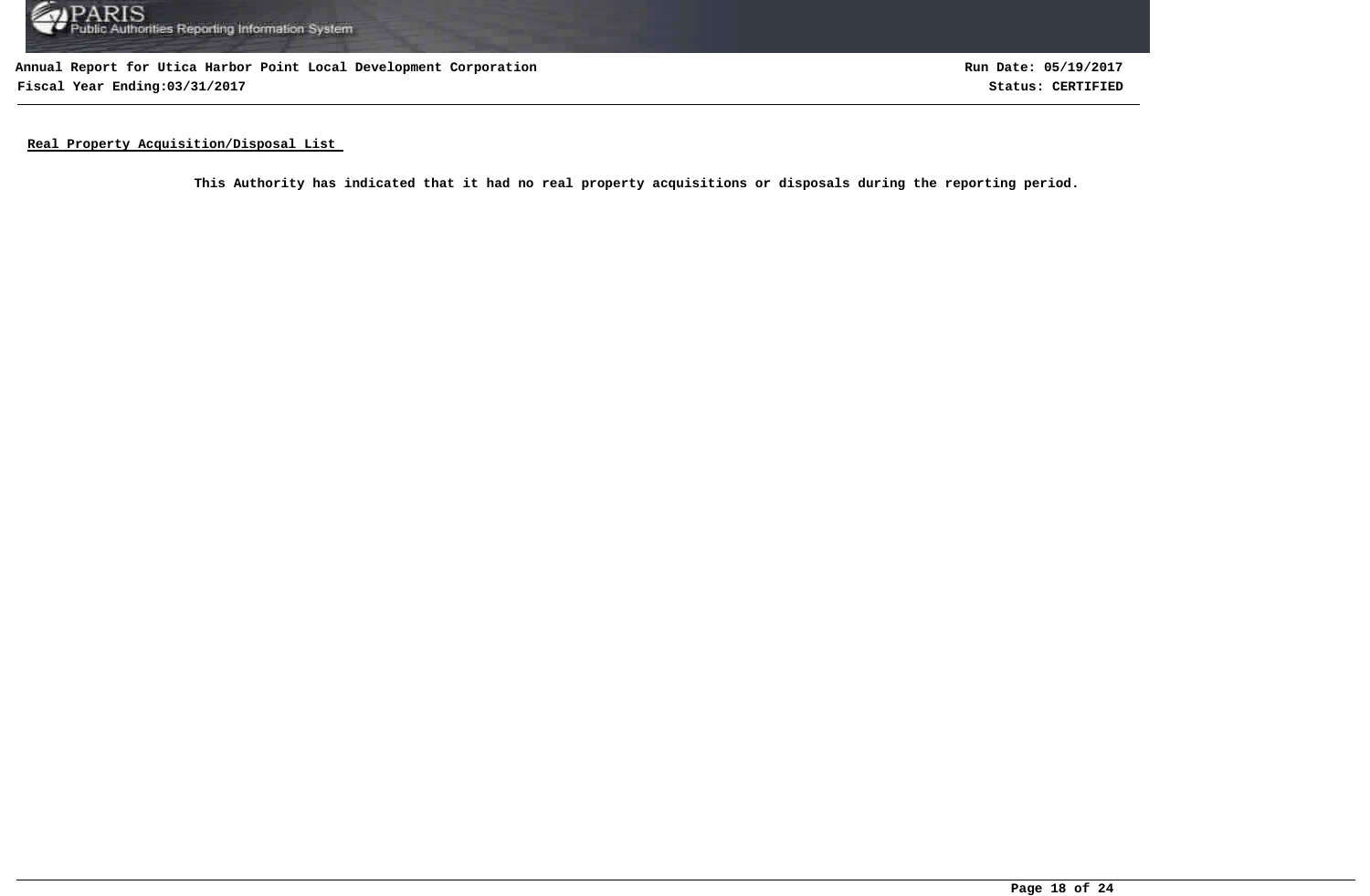

**Annual Report for Utica Harbor Point Local Development Corporation Fiscal Year Ending:03/31/2017 Status: CERTIFIED**

**Run Date: 05/19/2017**

**Personal Property** 

This Authority has indicated that it had no personal property disposals during the reporting period.<br>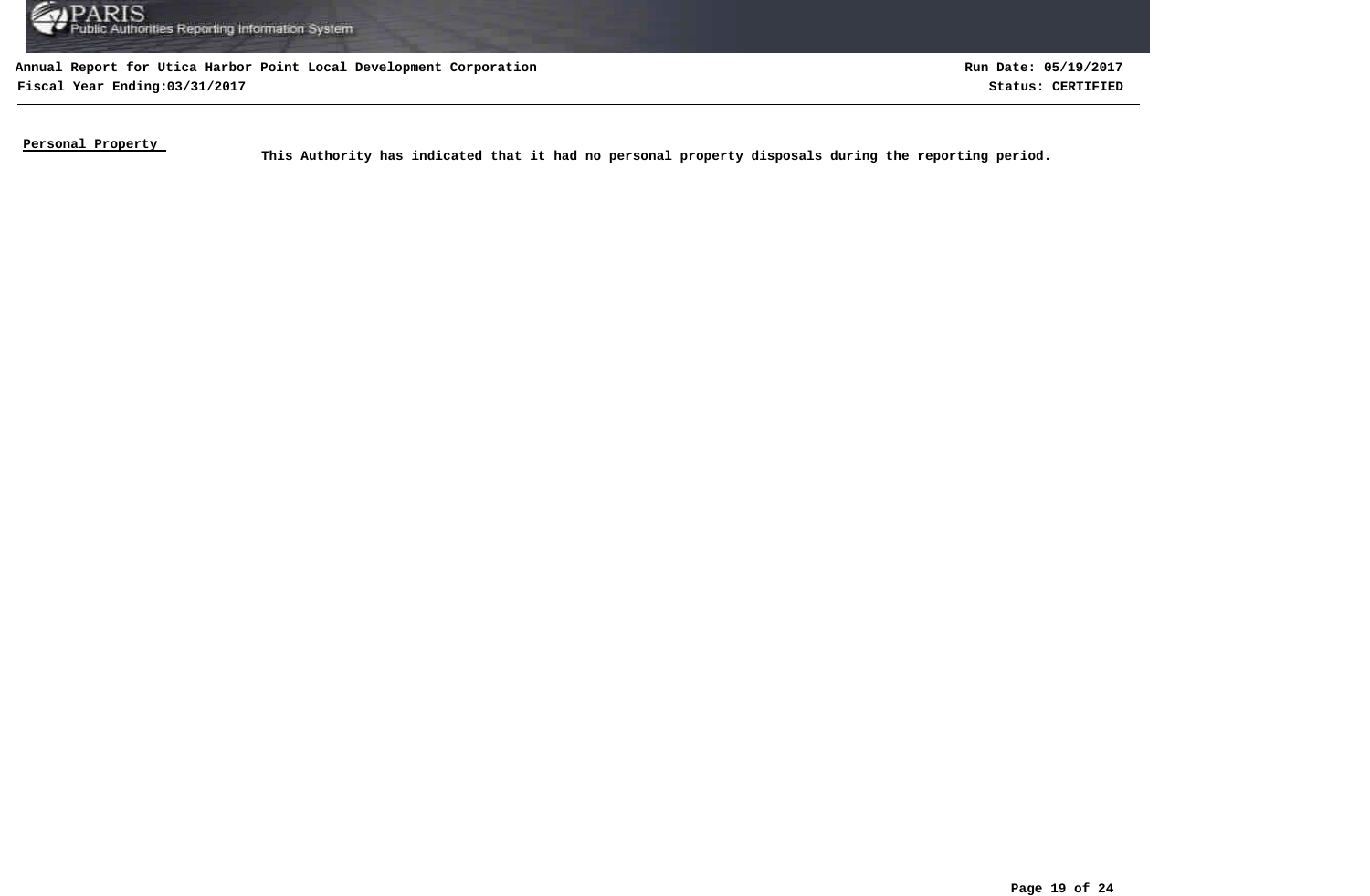## **Fiscal Year Ending:03/31/2017 Status: CERTIFIED**

#### **Property Documents**

| Question                                                                             | Response | URL (if applicable) |
|--------------------------------------------------------------------------------------|----------|---------------------|
| 1. In accordance with Section 2896(3) of PAL, the Authority is required to prepare a | No       |                     |
| report at least annually of all real property of the Authority. Has this report been |          |                     |
| prepared?                                                                            |          |                     |
| 2. Has the Authority prepared policies, procedures, or guidelines regarding the use, | Yes      | www.cityofutica.com |
| awarding, monitoring, and reporting of contracts for the acquisition and disposal of |          |                     |
| property?                                                                            |          |                     |
| 3. In accordance with Section 2896(1) of PAL, has the Authority named a contracting  | Yes      |                     |
| officer who shall be responsible for the Authority's compliance with and enforcement |          |                     |
| of such quidelines?                                                                  |          |                     |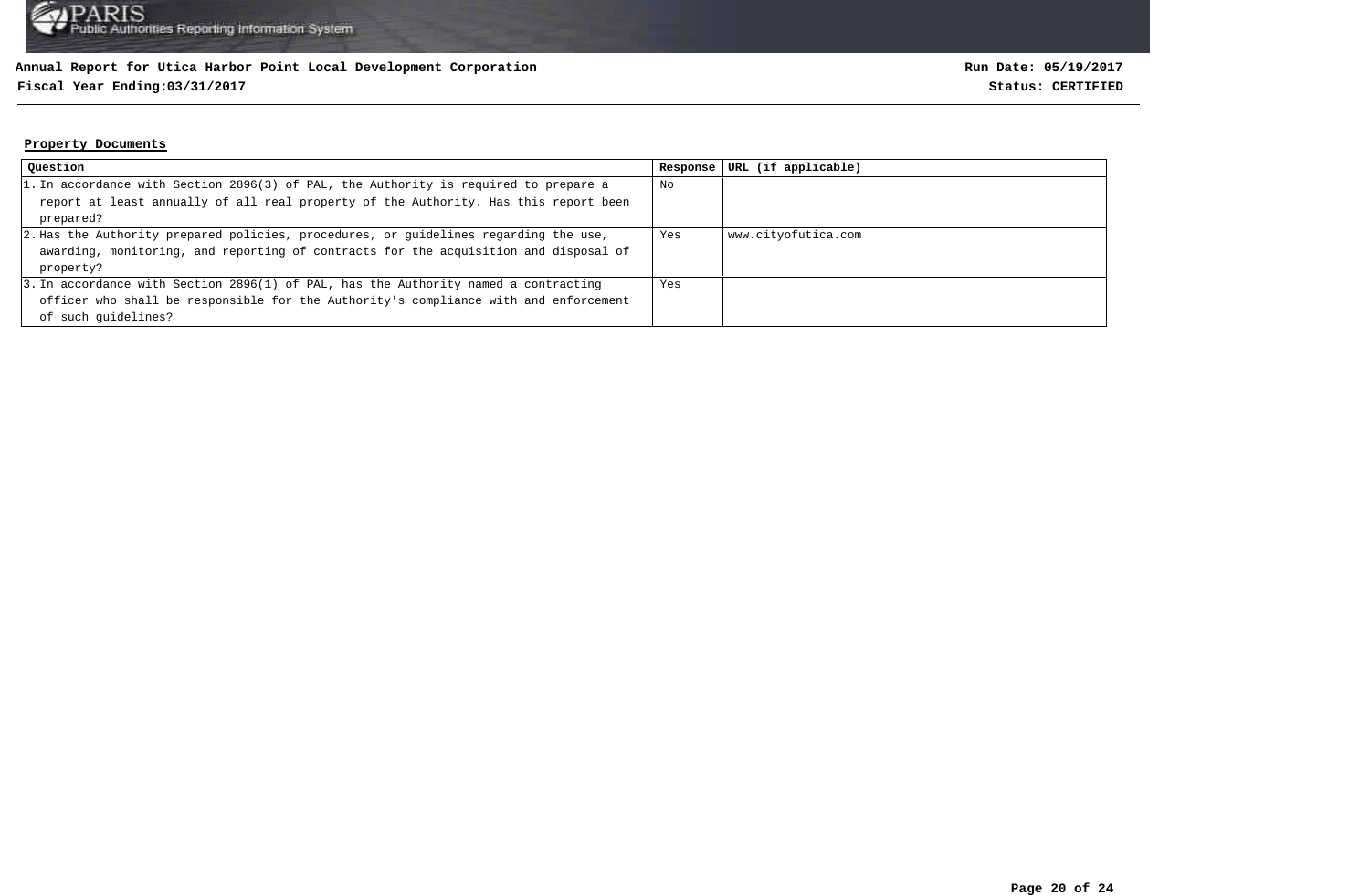

**Fiscal Year Ending:03/31/2017 Status: CERTIFIED**

**Run Date: 05/19/2017**

**Grant Information**

**This Authority has indicated that it did not award any grants during the reporting period.**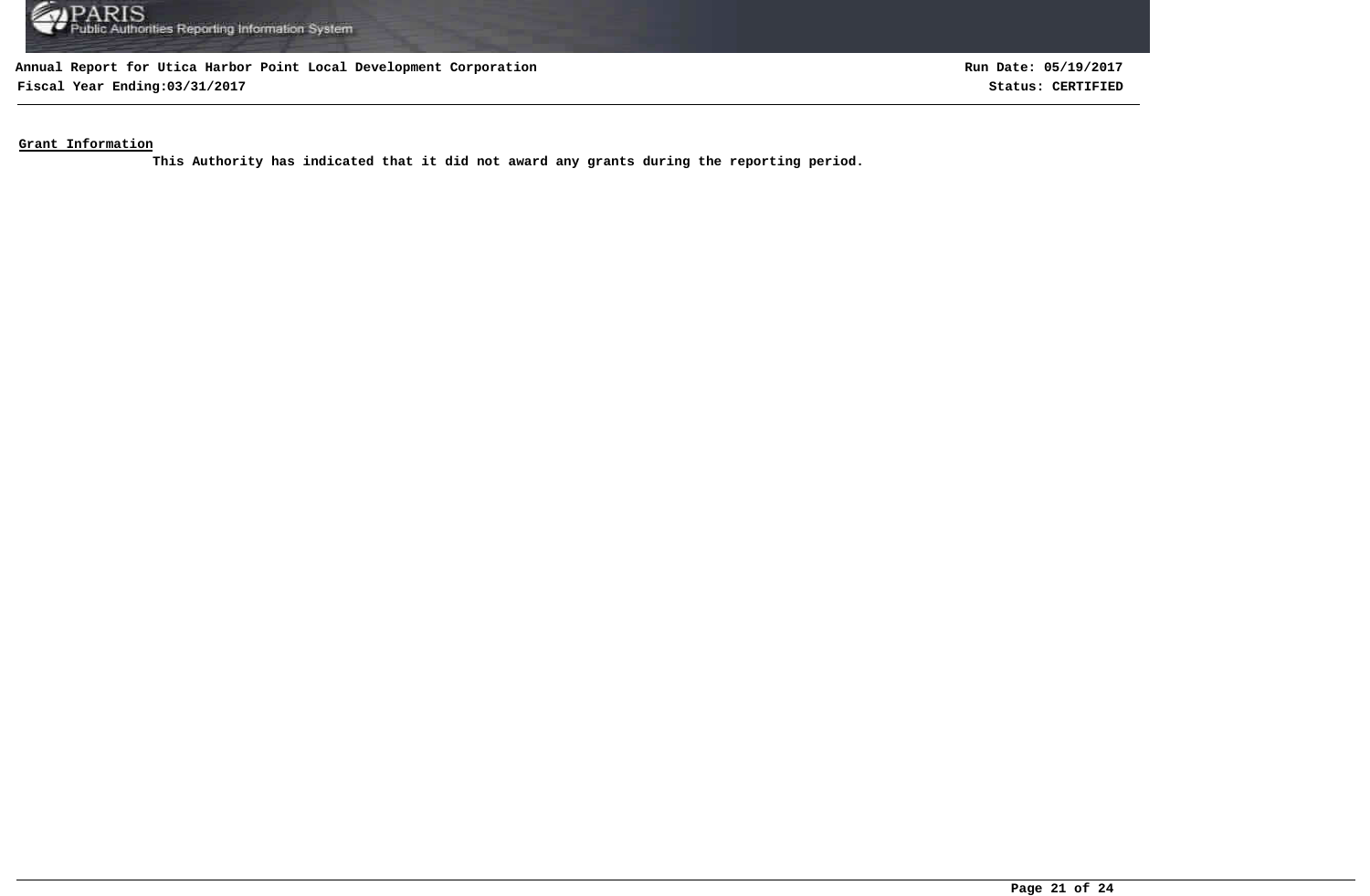

**Fiscal Year Ending:03/31/2017 Status: CERTIFIED**

**Run Date: 05/19/2017**

## **Loan Information**

**This Authority has indicated that it did not award any loans during the reporting period.**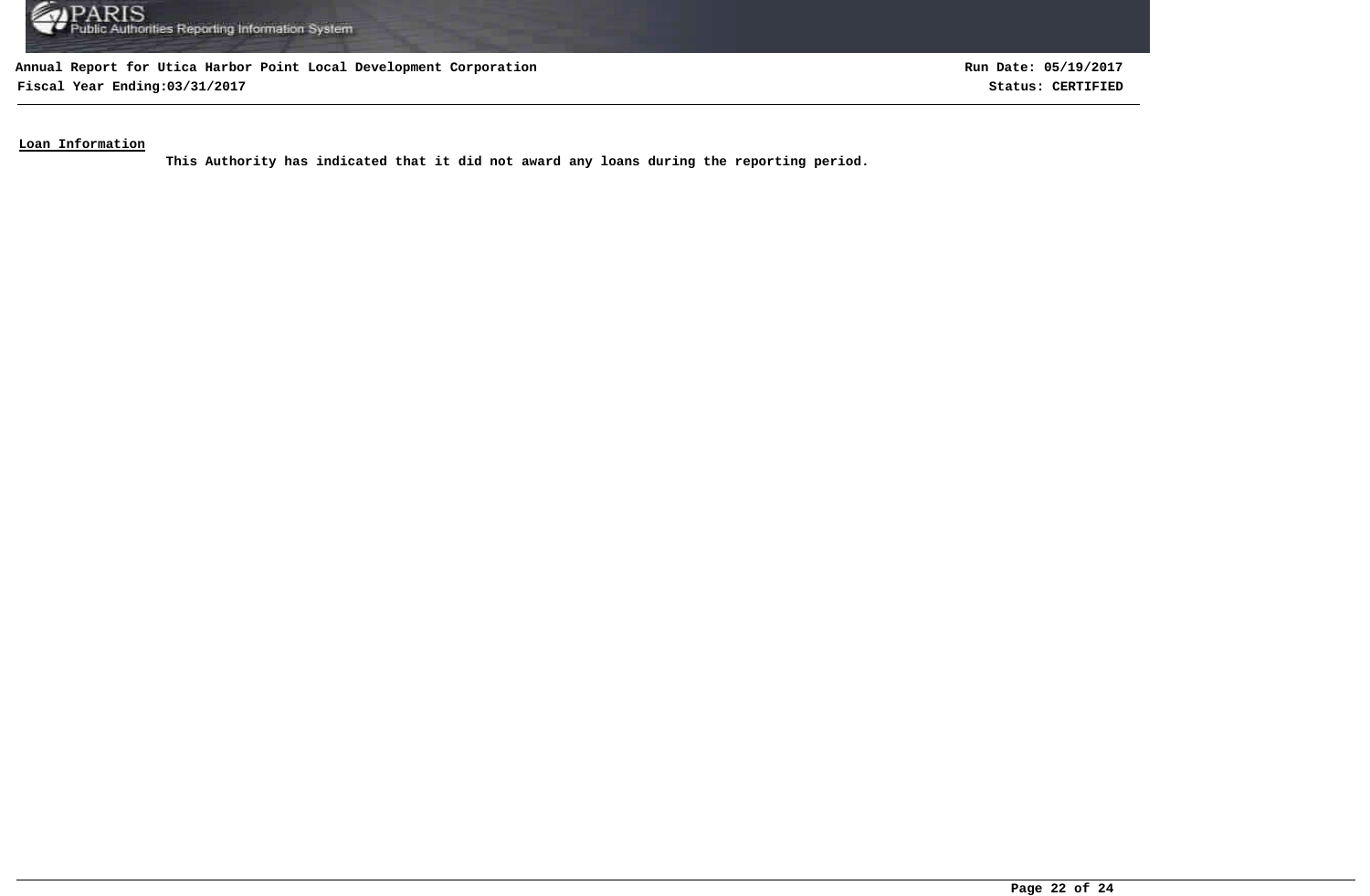

**Fiscal Year Ending:03/31/2017 Status: CERTIFIED**

**Run Date: 05/19/2017**

**Bond Information**

**This Authority has indicated that it did not have any outstanding bonds during the reporting period.**